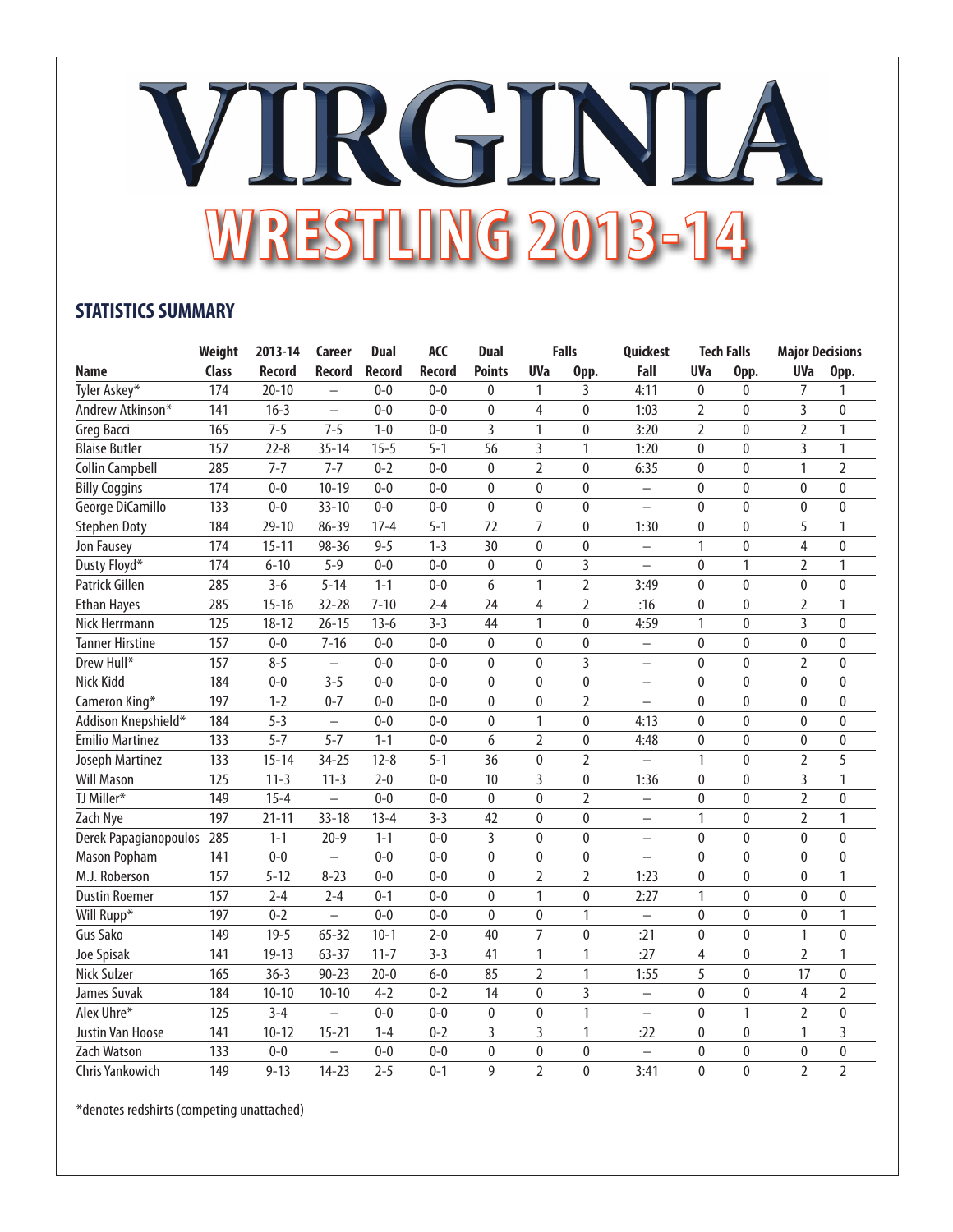## **2013-14 INDIVIDUAL RESULTS**

| TYLER ASKEY • Freshman • 174 • Record: 20-10                                     |        |                   |                                  | GREG BACCI • Freshman • 165 • Record: 7-5              |   |                          |                     |
|----------------------------------------------------------------------------------|--------|-------------------|----------------------------------|--------------------------------------------------------|---|--------------------------|---------------------|
| Wt. Opponent (School)                                                            | Result | Score/Time        | <b>Overall/Dual</b>              | Wt. Opponent (School)                                  |   | Result Score/Time        | <b>Overall/Dual</b> |
| 11/10 - Hokie Open (6th Place)                                                   |        |                   |                                  | 11/2 - UVa Quad Meet                                   |   |                          |                     |
| 174 Brooks Morrison (Virginia Tech)                                              | W      | Dec., 11-4        | $1 - 0/0 - 0$                    | 165 Stephen Wylie (Anderson)                           | W | SV1, 7-5                 | $1 - 0/1 - 0$       |
| 174 Trey Adamson (Duke)                                                          | L      | Fall, 0:45        | $1 - 1/0 - 0$                    | 11/10 - Hokie Open                                     |   |                          |                     |
| 174 Matthew Meyer (North Carolina)                                               | W      | MD, 12-2          | $2 - 1/0 - 0$                    | 165 Brett Stein (Gardner-Webb)                         | L | Dec., 9-7                | $1 - 1/1 - 0$       |
| 174 David Fenton (Rider)                                                         | W      | MD, 9-1           | $3 - 1/0 - 0$                    | 165 Michael Wright (Duke)                              | W | Fall, 3:20               | $2 - 1/1 - 0$       |
| 174 Hunter Gamble (Gardner-Webb)                                                 | L      | Fall, 6:09        | $3 - 2/0 - 0$                    | 165 David Bergida (Virginia Tech)                      | L | Dec., 8-7                | $2 - 2/1 - 0$       |
| 11/17 - Wolfpack Open                                                            |        |                   |                                  | 11/17 - Wolfpack Open                                  |   |                          |                     |
| 174 Robert Shade (N. Carolina-Pembroke)                                          | L      | SV1, 8-7          | $3 - 3/0 - 0$                    | 165 Ned Batts (Campbell)                               | W | TF, 15-0 $(5:21)$        | $3 - 2/1 - 0$       |
| 174 Alexander Thomas (George Mason)                                              | W      | Dec., 9-4         | $4 - 3/0 - 0$                    | 165 Nijel Jones (NC State)                             | L | MD, 13-4                 | $3 - 3/1 - 0$       |
| 174 Jordan Ford (N. Carolina-Pembroke)                                           | W      | MD, 10-2          | $5 - 3/0 - 0$                    | 165 Dakokta Roberts (N. Carolina-Pembroke)             | W | MD, 12-2                 | $4 - 3/1 - 0$       |
| 174 Mitchel Thomas (North Carolina)                                              | W      | Dec., 10-5        | $6 - 3/0 - 0$                    | 165 Michael Cervalo (NC State)                         | L | Dec., 8-3                | $4 - 4/1 - 0$       |
| 174 Austin Coburn (Old Dominion)                                                 | L      | Dec., 8-1         | $6 - 4/0 - 0$                    | 1/25 - Appalachian State Open                          |   |                          |                     |
| 11/30 - Mat Town Open (2nd Place)                                                |        |                   |                                  | 165 Mason Mele (Virginia Tech)                         | W | Dec., 5-0                | $5 - 4/1 - 0$       |
| 174 Austin Wetterau (Bucknell)                                                   | W      | MD, 10-1          | $7 - 4/0 - 0$                    | 165 Ethan Ramos (North Carolina)                       | L | Dec., 7-2                | $5 - 5/1 - 0$       |
| 174 Colin Gironda (Franklin & Marshall)                                          | W      | Dec., 8-4         | $8 - 4/0 - 0$                    | 165 Michael Wright (Duke)                              | W | MD, 13-2                 | $6 - 5/1 - 0$       |
| 174 Dylan Caprio (Lock Haven)                                                    | W      | Dec., 10-4        | $9 - 4/0 - 0$                    | 165 Jason Carr (The Citadel)                           | W | TF, 16-0 (4:20           | $7 - 5/1 - 0$       |
| 174 Jesse Shanaman (Cornell)                                                     | L      | MD, 11-3          | $9 - 5/0 - 0$                    |                                                        |   |                          |                     |
| 12/14 - CSU Open (4th Place)                                                     |        |                   |                                  | BLAISE BUTLER • R-Sophomore • 157 • Record: 22-8       |   |                          |                     |
| 174 Austin Weigel (Buffalo)                                                      | W      | MD, 13-4          | $10 - 5/0 - 0$                   | Wt. Opponent (School)                                  |   | <b>Result Score/Time</b> | <b>Overall/Dual</b> |
| Beauregard Vrancken (Kent State)<br>174                                          | W      | Fall, 4:11        | $11 - 5/0 - 0$                   | 11/2 - UVa Quad Meet                                   |   |                          |                     |
| 174 Jake Dorulla (Eastern Michigan)                                              | W      | Dec., 5-2         | $12 - 5/0 - 0$                   | 157 George Scheffel (West Virginia)                    | W | Fall, 1:24               | $1 - 0/1 - 0$       |
| Joey Davis (Notre Dame-Ohio)<br>174                                              | L      | Dec., 10-4        | $12 - 6/0 - 0$                   | 157 Cole Graves (Gardner-Webb)                         | W | Fall, 1:20               | $2 - 0/2 - 0$       |
| 174 Dylan Caprio (Lock Haven)                                                    | W      | Dec., 6-1         | $13 - 6/0 - 0$                   | 11/10 - Hokie Duals                                    |   |                          |                     |
| 174 Jordan Ellingwood (Central Michigan)                                         | L.     | Dec., 11-7        | $13 - 7/0 - 0$                   | 157 Ted Gottwald (VMI)                                 | W | MD, 14-2                 | $3 - 0/3 - 0$       |
| 1/4 - F&M Open (4th Place)                                                       |        |                   |                                  | 157 Isaac Jordan (Wisconsin)                           | L | Dec., 8-1                | $3 - 1/3 - 1$       |
| 174 Gordon Bolig (Franklin & Marshall)                                           | W      | MD, 9-0           | $14 - 7/0 - 0$                   | 157 Ian Miller (Kent State)                            | W | Dec., 8-5                | $4 - 1/4 - 1$       |
| 174 Galloway Thurston (Brown)                                                    | W      | Dec., 4-0         | $15 - 7/0 - 0$                   | 11/24 - Virginia Tech Dual                             |   |                          |                     |
| 174 Adam Fondale (Columbia)                                                      | W      | Dec., 10-6        | $16 - 7/0 - 0$                   | 157 Sal Mastriani (Virginia Tech)                      | W | Fall, 4:11               | $5 - 1/5 - 1$       |
| 174 Keithen Cast (American)                                                      | L      | Dec., 8-5         | $16 - 8/0 - 0$                   | 11/30 - Northeast Duals                                |   |                          |                     |
| 174 Vincent Flavia (Bucknell)                                                    | W      | Dec., 5-3         | $17 - 8/0 - 0$                   | 157 Austin Matthews (Clarion)                          | L | Dec., 13-8               | $5 - 2/5 - 2$       |
| 174 Rex Lutz (Penn State)                                                        | L      | Fall, 2:54        | $17-9/0-0$                       | 157 Joe Napoli (Lehigh)                                | L | Dec., 8-7                | $5 - 3/5 - 3$       |
|                                                                                  |        |                   |                                  | 157 Anthony Perrotti (Rutgers)                         | W | Dec., 3-0                | $6 - 3/6 - 3$       |
| 1/25 - Appalachian State Open (3rd Place)<br>174 Terrence Zaleski (UNC-Pembroke) | W      | MD, 11-3          | $18-9/0-0$                       | 12/6-7 - Cliff Keen/Las Vegas Invitational (6th Place) |   |                          |                     |
|                                                                                  |        | Dec., 8-2         | $18-10/0-0$                      | 157 Tavis Ino (San Francisco State)                    | W | MD, 9-0                  | $7 - 3/6 - 3$       |
| 174 Zach Epperly (Virginia Tech)<br>174 Patrick Davis (George Mason)             | L<br>W | Dec., 10-6        | 19-10/0-0                        | 157 Robert Burg (Navy)                                 | W | Dec., 7-3                | $8 - 3/6 - 3$       |
| 174 Hunter Gamble (Gardner-Webb)                                                 | W      | Dec., 7-2         | $20-10/0-0$                      | Roger Pena (Oregon State)<br>157                       | W | Dec., 10-4               | $9 - 3/6 - 3$       |
|                                                                                  |        |                   |                                  | 157 Brian Realbuto (Cornell)                           | L | Fall, 7:19               | $9 - 4/6 - 3$       |
| ANDREW ATKINSON • Freshman • 141 • Record: 16-3                                  |        |                   |                                  | 1/10-11 - Virginia Duals                               |   |                          |                     |
| Wt. Opponent (School)                                                            |        | Result Score/Time | <b>Overall/Dual</b>              | 157 Michael Hooker (Chattanooga)                       | W | Dec., 6-2                | $10 - 4/7 - 3$      |
| 11/10 - Hokie Open (6th Place)                                                   |        |                   |                                  | 157 Ian Miller (Kent State)                            | L | Dec., 4-3                | $10-5/7-4$          |
| 141 Thomas Glenn (Wisconsin)                                                     | W      | Dec., 9-2         | $1 - 0/0 - 0$                    | 157 John Greisheimer (Edinboro)                        | W | Dec., 14-8               | $11 - 5/8 - 4$      |
| Forfeit (VMI)<br>141                                                             | W      | Forfeit           | $2 - 0/0 - 0$                    | 1/17 - Duke Dual                                       |   |                          |                     |
| Christopher Vassar (Gardner-Webb)<br>141                                         | L.     | Dec., 7-5         | $2 - 1/0 - 0$                    | 157 Immanuel Kerr-Brown (Duke)                         | L | Dec., 6-5                | $11-6/8-5$          |
| Jake Deangelo (NC State)<br>141                                                  | W      | MD, 9-0           | $3 - 1/0 - 0$                    | 1/19 - Old Dominion Dual                               |   |                          |                     |
| Xaviel Ramos (Duke)<br>141                                                       | W      | Dec., 6-0         | $4 - 1/0 - 0$                    | 157 Tristan Warner (Old Dominion)                      | W | Dec., 5-2                | $12 - 6/9 - 5$      |
| Nathan Skonieczny (Kent State)<br>141                                            | L.     | Dec., 7-5         | $4 - 2/0 - 0$                    | 1/24 - Pitt Dual                                       |   |                          |                     |
| 12/1- Mat Town Open (2nd Place)                                                  |        |                   |                                  | 157 Cole Sheptock (Pitt)                               | W | Dec., 3-1                | $13 - 6/10 - 5$     |
| Zachary Isenhour (George Mason)<br>141                                           | W      | Fall, 2:51        | $5 - 2/0 - 0$                    | 1/31 - Maryland Dual                                   |   |                          |                     |
| Brandon Muntz (Buffalo)<br>141                                                   | W      | MD, 12-0          | $6 - 2/0 - 0$                    | 157 Danny Orem (Maryland)                              | W | Dec., 7-6 (TB1)          | $14 - 6/11 - 5$     |
| Daniel Sanchez (Maryland)<br>141                                                 | W      | TF, 16-1 (5:39)   | $7 - 2/0 - 0$                    | 2/2 - Bucknell Dual                                    |   |                          |                     |
| Richard Durso (Franklin & Marshall)<br>141                                       | L.     | Dec., 5-2         | $7 - 3/0 - 0$                    | 157 Ray Schlitt (Bucknell)                             | W | MD, 12-3                 | $15 - 6/12 - 5$     |
| 1/4 - F&M Open (1st Place)                                                       |        |                   |                                  | 2/7 - North Carolina Dual                              |   |                          |                     |
| Matt Benvenuto (Kutztown)                                                        | W      | TF, 16-0          | $8 - 3/0 - 0$                    | 157 Jacob Crawford (North Carolina)                    | W | Dec., 6-2                | $16 - 6/13 - 5$     |
| 141<br>Patrick Prada (Navy)<br>141                                               | W      | MD, 12-0          | $9 - 3/0 - 0$                    | 2/9 - NC State Dual                                    |   |                          |                     |
| David Crawley (Pitt-Johnstown)                                                   | W      | Dec., 8-1         | $10-3/0-0$                       | 157 Tommy Gantt (NC State)                             | W | Dec., 6-2                | $17 - 6/14 - 5$     |
| 141                                                                              |        | Dec., 6-0         |                                  | 2/16 - George Mason Dual                               |   |                          |                     |
| Jordan Laster (Princeton)<br>141<br>Kaleb Loht (Messiah)                         | W<br>W | Fall, 1:32        | $11 - 3/0 - 0$<br>$12 - 3/0 - 0$ | 157 Greg Flournoy (George Mason)                       | W | Dec., 4-2                | $18 - 6/15 - 5$     |
| 141<br>1/25 - Appalachian State Open (1st Place)                                 |        |                   |                                  |                                                        |   |                          |                     |
| Kendrich Portorreal (Limestone)                                                  | W      | Fall, 1:36        | $13 - 3/0 - 0$                   |                                                        |   |                          |                     |
| 141<br>Gerald Ronnau (Virginia Tech)                                             | W      | Fall, 1:03        | $14 - 3/0 - 0$                   |                                                        |   |                          |                     |
| 141<br>Beau Donahue (NC State)                                                   | W      | Dec., 8-2         | $15 - 3/0 - 0$                   |                                                        |   |                          |                     |
| 141<br>141 Nick Anderson (Virginia Tech)                                         | W      | Dec., 11-4        | $16 - 3/0 - 0$                   |                                                        |   |                          |                     |
|                                                                                  |        |                   |                                  |                                                        |   |                          |                     |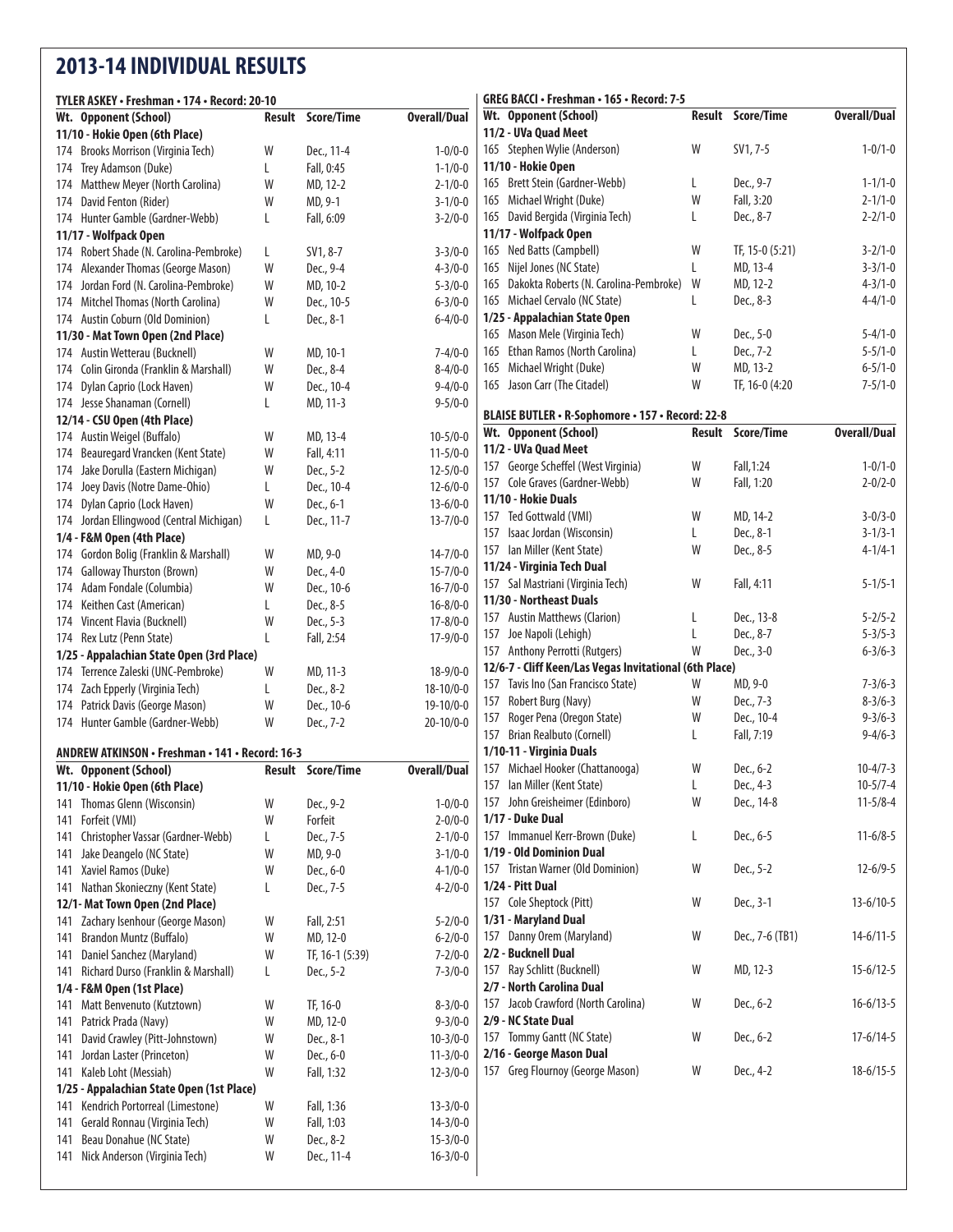| 3/8 - ACC Championships (1st Place)                            |        |                          |                                | 1/19 - Old Dominion Dual                                         |        |                          |                     |
|----------------------------------------------------------------|--------|--------------------------|--------------------------------|------------------------------------------------------------------|--------|--------------------------|---------------------|
| Sal Mastriani (Virginia Tech)<br>157                           | W      | MD, 13-4                 | $19-6/15-5$                    | 174 Billy Curling (Old Dominion)                                 | W      | Dec., 4-1                | $20 - 6/12 - 3$     |
| Tommy Gantt (NC State)<br>157                                  | W      | Dec., 3-2                | $20 - 6/15 - 5$                | 1/24 - Pitt Dual                                                 |        |                          |                     |
| 3/20-21 - NCAA Championships                                   |        |                          |                                | 174 Tyler Wilps (Pitt)                                           | L      | MD, 12-4                 | $20 - 7/12 - 4$     |
| Anthony Perrotti (Rutgers)<br>157                              | W      | Dec., 7-6                | $21 - 6/15 - 5$                | 1/31 - Maryland Dual                                             |        |                          |                     |
| Brian Realbuto (Cornell)<br>157                                | L      | Dec., 3-1 (SV)           | $21 - 7/15 - 5$                | 174 Ty Snook (Maryland)                                          | W      | Dec., 9-2                | $21 - 7/13 - 4$     |
| Markus Schedel (Columbia)<br>157                               | W      | Dec., 9-3                | $22 - 7/15 - 5$                | 2/2 - Bucknell Dual                                              |        |                          |                     |
| Tommy Gantt (NC State)<br>157                                  | L      | Dec., 3-2                | $22 - 8/15 - 5$                | 174 Joey Kurlock (Bucknell)                                      | W      | Fall, 1:30               | $22 - 7/14 - 4$     |
|                                                                |        |                          |                                | 2/7 - North Carolina Dual                                        |        |                          |                     |
| COLLIN CAMPBELL . R-Junior . 285 . Record: 7-7                 |        | <b>Result Score/Time</b> | <b>Overall/Dual</b>            | 174 Scott Marmoll (North Carolina)                               | W      | Dec., 8-1                | $23 - 7/15 - 4$     |
| Wt. Opponent (School)<br>11/10 - Hokie Duals                   |        |                          |                                | 2/9 - NC State Dual                                              | W      |                          | $24 - 7/16 - 4$     |
| 285 Juan Adams (VMI)                                           | L      | Dec., 4-1                | $0 - 1/0 - 1$                  | 174 Pete Renda (NC State)<br>2/16 - George Mason Dual            |        | Dec., 4-2 (SV)           |                     |
| 11/10 - Hokie Open                                             |        |                          |                                | 174 Zach Martinez (George Mason)                                 | W      | MD, 11-3                 | $25 - 7/17 - 4$     |
| Lucas Ryan (Old Dominion)<br>285                               | W      | Dec., 8-4                | $1 - 1/0 - 1$                  | 3/8 - ACC Championships (2nd Place)                              |        |                          |                     |
| <b>Brock Horwatch (Wisconsin)</b><br>285                       | L      | Inj. Def.                | $1 - 2/0 - 1$                  | 174 Scott Marmoll (North Carolina)                               | W      | MD, 8-0                  | $26 - 7/17 - 4$     |
| 11/30 - Northeast Duals                                        |        |                          |                                | 174 Pete Renda (NC State)                                        | W      | Dec., 2-0                | $27 - 7/17 - 4$     |
| Evan Daley (Clarion)<br>285                                    | L      | MD, 11-2                 | $1 - 3/0 - 2$                  | 174 Tyler Wilps (Pitt)                                           | L      | Dec., 7-2                | $27 - 8/17 - 4$     |
| 12/14 - CSU Open (4th Place)                                   |        |                          |                                | 3/20-21 - NCAA Championships                                     |        |                          |                     |
| Michael Burckhardt (Notre Dame-Ohio)<br>285                    | W      | Fall, 6:35               | $2 - 3/0 - 2$                  | 174 Austin Gabel (Virginia Tech)                                 | W      | Dec., 3-2                | $28 - 8/17 - 4$     |
| Lester Enriquez (Edinboro)<br>285                              | W      | MD, 11-0                 | $3 - 3/0 - 2$                  | 174 Logan Storley (Minnesota)                                    | L      | Dec., 5-4                | $28 - 9/17 - 4$     |
| Amon Willis (Cleveland State)<br>285                           | W      | Dec., 8-1                | $4 - 3/0 - 2$                  | 174 Brian Harvey (Army)                                          | W      | Dec., 6-0                | 29-9/17-4           |
| Mimmo Lytle (Kent State)<br>285                                | L      | Dec., 6-4                | $4 - 4/0 - 2$                  | 174 Bryce Hammond (CSU Bakersfield)                              | L      | Dec., 7-1                | 29-10/17-4          |
| Gage Hutchinson (Eastern Michigan)<br>285                      | W      | Fall, 6:47               | $5 - 4/0 - 2$                  |                                                                  |        |                          |                     |
| Kosta Karageorge (Ohio State)<br>285                           | L      | Dec., 7-3                | $5 - 5/0 - 2$                  | JON FAUSEY . R-Senior . 184 . Record: 15-11                      |        |                          |                     |
| 1/1-2 - Southern Scuffle                                       |        |                          |                                | Wt. Opponent (School)                                            |        | <b>Result Score/Time</b> | <b>Overall/Dual</b> |
| Mike Murray (Central Michigan)<br>285<br>Joe Stolfi (Bucknell) | W<br>L | Dec., 8-2<br>MD, 15-4    | $6 - 5/0 - 2$                  | 11/2 - UVa Quad Meet                                             | W      |                          | $1 - 0/1 - 0$       |
| 285<br>Colynn Cook (Navy)<br>285                               | W      | Dec., 5-2                | $6 - 6/0 - 2$<br>$7 - 6/0 - 2$ | 184 Mac Mancuso (West Virginia)<br>184 Gray Jones (Gardner-Webb) | W      | Dec., 5-3<br>Dec., 7-1   | $2 - 0/2 - 0$       |
| Jacob Aiken-Phillips (Cornell)<br>285                          | L      | Dec., 9-4                | $7 - 7/0 - 2$                  | 11/10 - Hokie Duals                                              |        |                          |                     |
|                                                                |        |                          |                                | 184 Jackson Hein (Wisconsin)                                     | L      | $SV, 3-1$                | $2 - 1/2 - 1$       |
| STEPHEN DOTY · R-Senior · 174 · Record: 29-10                  |        |                          |                                | 11/24 - Virginia Tech Dual                                       |        |                          |                     |
| Wt. Opponent (School)                                          |        | <b>Result Score/Time</b> | <b>Overall/Dual</b>            | 184 Nick Vetterlein (Virginia Tech)                              | L      | Dec., 4-3                | $2 - 2/2 - 2$       |
| 11/2 - UVa Quad Meet                                           |        |                          |                                |                                                                  |        |                          |                     |
|                                                                |        |                          |                                | 11/30 - Northeast Duals                                          |        |                          |                     |
| 174 Jakob Scheffel (West Virginia)                             | W      | Dec., 3-2                | $1 - 0/1 - 0$                  | 184 Dustin Conti (Clarion)                                       | W      | MD, 9-0                  | $3 - 2/3 - 2$       |
| Aaron Rabin (Gardner-Webb)<br>174                              | W      | Fall, 3:23               | $2 - 0/2 - 0$                  | 184 Dan Seidenberg (Rutgers)                                     | W      | Dec., 6-0                | $4 - 2/4 - 2$       |
| 174 Brian Onofrio (Anderson)                                   | W      | Fall, 1:31               | $3 - 0/3 - 0$                  | 1/1-2 - Southern Scuffle (8th Place)                             |        |                          |                     |
| 11/10 - Hokie Duals                                            |        |                          |                                | 184 Tommy Kimbrell (Stanford)                                    | W      | Dec., 3-0                | $5 - 2/4 - 2$       |
| Derek Thurman (VMI)<br>174                                     | W      | Fall, 3:53               | $4 - 0/4 - 0$                  | 184 Harrison Schmid (The Citadel)                                | W      | TF, 16-0                 | $6 - 2/4 - 2$       |
| Forfeit (Wisconsin)<br>174                                     | W      | Forfeit                  | $5 - 0/5 - 0$                  | 184 Trent Noon (Northern Colorado)                               | W      | Dec., 9-5                | $7 - 2/4 - 2$       |
| 174 Caleb Marsh (Kent State)                                   | W      | Fall, 2:29               | $6 - 0/6 - 0$                  | 184 Kevin Steinhaus (Minnesota)                                  | L      | Dec., 6-1                | $7 - 3/4 - 2$       |
| 11/24 - Virginia Tech Dual                                     |        |                          |                                | 184 Craig Kelliher (Central Michigan)                            | W      | MD, 9-1                  | $8 - 3/4 - 2$       |
| 174 Austin Gabel (Virginia Tech)                               | W      | Dec., 4-1                | $7 - 0/7 - 0$                  | 184 Brett Pfarr (Minnesota)                                      | L      | Dec., 3-2                | $8-4/4-2$           |
| 11/30 - Northeast Duals                                        |        |                          |                                | 1/10-11 - Virginia Duals                                         |        |                          |                     |
| Ryan Darch (Clarion)<br>174                                    | W      | MD, 11-1                 | $8 - 0/8 - 0$                  | 184 John Lampe (Chattanooga)                                     | W      | Dec., 5-2                | $9 - 4/5 - 2$       |
| Phillip Bakuckas (Rutgers)<br>174                              | W      | Dec., 5-3                | $8 - 1/8 - 1$                  | 184 Sam Wheeler (Kent State)                                     | W      | Dec., 6-5                | $10-4/6-2$          |
| Elliott Riddick (Lehigh)<br>174                                | L      | Dec., 4-3                | $9 - 1/9 - 1$                  | 184 Patrick Jennings (Edinboro)                                  | W      | MD, 8-0                  | $11 - 4/7 - 2$      |
| 12/6-7 Cliff Keen/Las Vegas Invitational (3rd Place)<br>174    | W      |                          | $10-1/9-1$                     | 1/17 - Duke Dual                                                 | W      | MD, 10-1                 |                     |
| Jesse Shanaman (Cornell)<br>Keithen Cast (American)<br>174     | W      | TF, 16-0<br>Fall, 2:24   | $11 - 1/9 - 1$                 | 184 Jacob Kasper (Duke)<br>1/19 - Old Dominion Dual              |        |                          | $12 - 4/8 - 2$      |
| Austin Gabel (Virginia Tech)<br>174                            | W      | Dec., 4-0                | $12 - 1/9 - 1$                 | 184 Jack Dechow (Old Dominion)                                   | L      | Dec., 3-1                | $12 - 5/8 - 3$      |
| Robert Kokesh (Nebraska)<br>174                                | L      | Dec., 6-0                | $12 - 2/9 - 1$                 | 1/24 - Pitt Dual                                                 |        |                          |                     |
| Bryce Hammond (CSU Bakersfield)<br>174                         | W      | Dec., 3-2                | $13 - 2/9 - 1$                 | 184 Max Thomusseit (Pitt)                                        | L      | Dec., 4-3                | $12 - 6/8 - 4$      |
| Turtogtokh Luvsandorj (The Citadel)<br>174                     | W      | Fall, 6:27               | $14 - 2/9 - 1$                 | 1/31 - Maryland Dual                                             |        |                          |                     |
| 1/1-2 - Southern Scuffle                                       |        |                          |                                | 184 Jimmy Sheptock (Maryland)                                    | L      | Dec., 3-2                | $12 - 7/8 - 5$      |
| Caleb Marsh (Kent State)<br>174                                | W      | Dec., 6-4                | $15 - 2/9 - 1$                 | 2/16 - George Mason Dual                                         |        |                          |                     |
| Frank Affronti (Hofstra)<br>174                                | W      | Dec., 4-3                | $16 - 2/9 - 1$                 | 184 Robert Hernbury (George Mason)                               | W      | Dec., 8-3                | $13 - 7/9 - 5$      |
| George Pickett (Cornell)<br>174                                | W      | Dec., 3-0                | $17 - 2/9 - 1$                 | 3/8 - ACC Championships (4th Place)                              |        |                          |                     |
| Tyler Wilps (Pittsburgh)<br>174                                | L      | Dec., 8-4                | $17 - 3/9 - 1$                 | 184 Alex Utley (North Carolina)                                  | W      | Dec., 7-2                | $14 - 7/9 - 5$      |
| Kyle Crutchmer (Oklahoma State)<br>174                         | L      | Dec., 5-3 (SV)           | $17 - 4/9 - 1$                 | 184 Jimmy Sheptock (Maryland)                                    | L      | Dec., 2-0                | $14 - 8/9 - 5$      |
| 1/10-11 - Virginia Duals                                       |        |                          |                                | 184 Jacob Kasper (Duke)                                          | W      | Dec., 6-2                | $15 - 8/9 - 5$      |
| Levi Clemmons (Chattanooga)<br>174                             | L      | Dec., 10-5               | $17 - 5/9 - 2$                 | 184 Nick Vetterlein (Virginia Tech)                              | L      | Dec., 8-7                | $15-9/9-5$          |
| Caleb Marsh (Kent State)<br>174                                | L      | Dec., 3-2                | $17 - 6/9 - 3$                 | 3/20 - NCAA Championships                                        |        |                          |                     |
| 174 Nick Mitchell (Edinboro)<br>1/17 - Duke Dual               | W      | Dec., 9-3                | $18-6/10-3$                    | 184 Jack Dechow (Old Dominion)                                   | L<br>L | Dec., 7-5                | $15 - 10/9 - 5$     |
| 174 Trey Adamson (Duke)                                        | W      | MD, 9-0                  | $19-6/11-3$                    | 184 Clint Morrison (Rider)                                       |        | Dec., 7-5                | $15 - 11/9 - 5$     |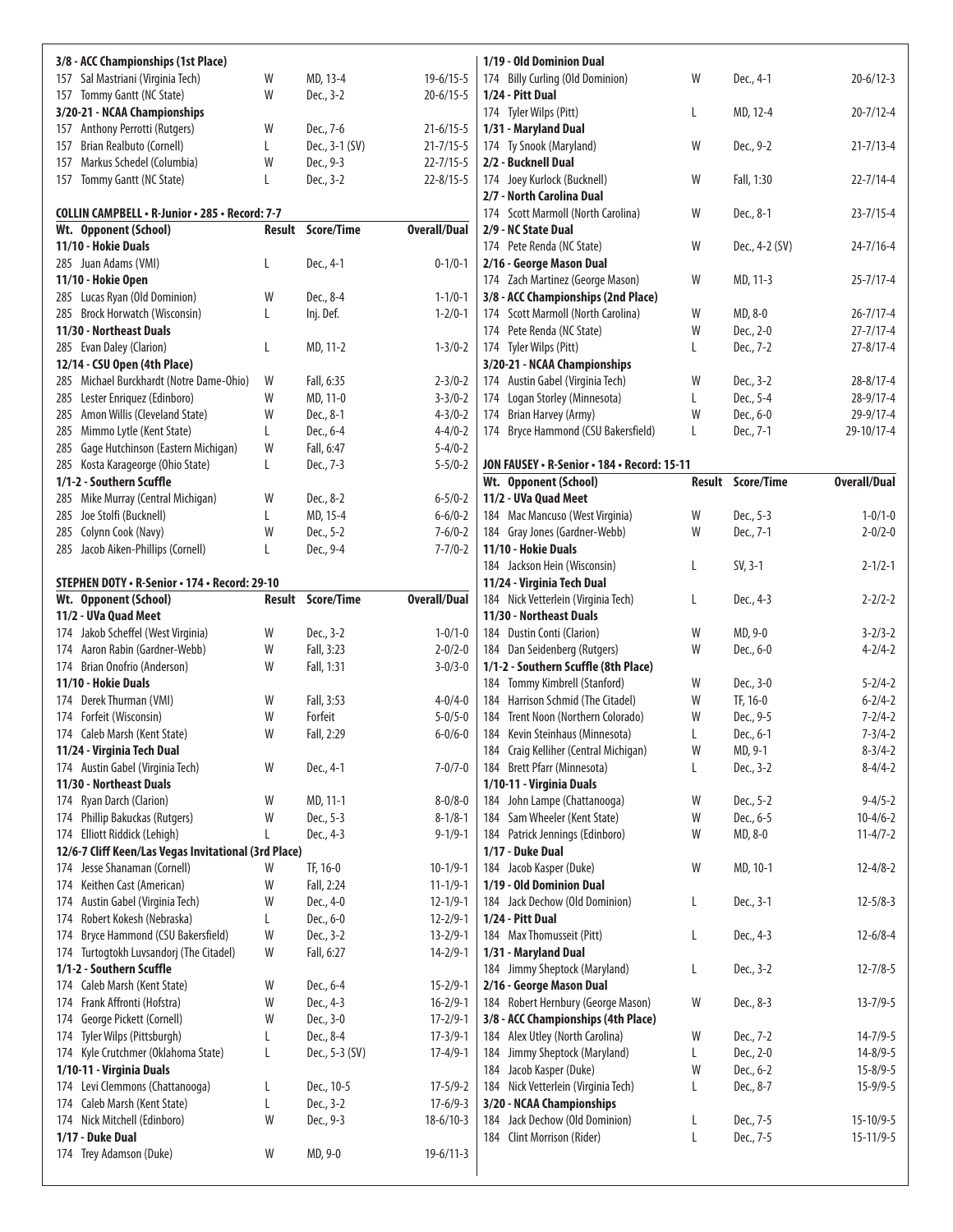| DUSTY FLOYD · Sophomore · 184 · Record: 6-10            |        |            |                     | ETHAN HAYES · R-Sophomore · 285 · Record: 15-16        |        |                 |                     |
|---------------------------------------------------------|--------|------------|---------------------|--------------------------------------------------------|--------|-----------------|---------------------|
| Wt. Opponent (School)                                   | Result | Score/Time | <b>Overall/Dual</b> | Wt. Opponent (School)                                  | Result | Score/Time      | <b>Overall/Dual</b> |
| 11/10 - Hokie Open                                      |        |            |                     | 11/2 - UVa Quad Meet                                   |        |                 |                     |
| 184 John Dickson (Virginia Tech)                        | L      | MD, 11-1   | $0 - 1/0 - 0$       | 285 Brendon Latham (Anderson)                          | W      | Fall, 5:31      | $1 - 0/1 - 0$       |
| 184 Devaunje Franklin Smith (Chattanooga)               | L      | Dec., 2-1  | $0 - 2/0 - 0$       | 11/10 - Hokie Duals                                    |        |                 |                     |
| 11/17 - Wolfpack Open                                   |        |            |                     | 285 Connor Medberry (Wisconsin)                        | L      | Dec., 6-5       | $1 - 1/1 - 1$       |
| 184 Andrew Thomas (George Mason)                        | W      | Dec., 2-0  | $1 - 2/0 - 0$       | 285 Mimmo Lytle (Kent State)                           | W      | Dec., 6-1       | $2 - 1/2 - 1$       |
| Shayne Brady (NC State)<br>184                          | L      | Dec., 6-0  | $1 - 3/0 - 0$       | 11/24 - Virginia Tech Dual                             |        |                 |                     |
| Tyler Patrick (Duke)<br>184                             | W      | Dec., 2-1  | $2 - 3/0 - 0$       | 285 Ty Walz (Virginia Tech)                            | L      | Dec., 9-7       | $2 - 2/2 - 2$       |
| 184 Donald Patrick (Davidson)                           | L      | Fall, 5:49 | $2 - 4/0 - 0$       | 11/30 - Northeast Duals                                |        |                 |                     |
| 12/1 - Mat Town Open                                    |        |            |                     | 285 William Smith (Rutgers)                            | L      | Dec., 3-1       | $2 - 3/2 - 3$       |
| Fred Garcia (Lock Haven)<br>184                         | L      | TF, 18-1   | $2 - 5/0 - 0$       | 285 Doug Vollaro (Lehigh)                              | L      | $SV1, 4-2$      | $2 - 4/2 - 4$       |
| Dalton Shoop (Army)<br>184                              | W      | MD, 14-2   | $3 - 5/0 - 0$       | 12/6-7 - Cliff Keen/Las Vegas Invitational (6th Place) |        |                 |                     |
| Donny Gecaj (Unattached)<br>184                         | W      | Forfeit    | $4 - 5/0 - 0$       | 285 Hildelv Manzur (San Francisco State)               | W      | Fall, 2:47      | $3 - 4/2 - 4$       |
| 184 Tyler Greene (Bucknell)                             | L      | Dec., 6-4  | $4 - 6/0 - 0$       | Ty Walz (Virginia Tech)<br>285                         | W      | Dec., 4-3       | $4 - 4/2 - 4$       |
| 1/4 - F&M Open                                          |        |            |                     | 285 Nick Tavanello (Ohio State)                        | W      | Dec., 3-2       | $5 - 4/2 - 4$       |
| Travis McKillop (Pitt-Johnstown)<br>184                 | L      | Fall, :55  | $4 - 7/0 - 0$       | 285 J.T. Felix (Boise State)                           | L      | Dec., 5-1       | $5 - 5/2 - 4$       |
| Paul Alessandrini (Franklin & Marshall)<br>184          | W      | Dec., 5-2  | $5 - 7/0 - 0$       | 1/1-2 - Southern Scuffle (8th Place)                   |        |                 |                     |
| Adam Nickelson (Pitt-Johnstown)<br>184                  | L      | Fall, 6:23 | $5 - 8/0 - 0$       | 285 Anthony Nelson (Minnesota)                         | L      | Fall, 2:28      | $5 - 6/2 - 4$       |
| 1/18 - Shorty Hitchcock Open                            |        |            |                     | 285<br>Denzel Dejournette (Appalachian State)          | W      | Dec., 8-6       | $6 - 6/2 - 4$       |
| Phillip Robilotto (Maryland)<br>184                     | W      | MD, 12-3   | $6 - 8/0 - 0$       | 285<br>Michael Hughes (Hofstra)                        | W      | MD, 10-2        | $7 - 6/2 - 4$       |
| Nathan Dow (Army)<br>184                                | L      | Dec., 8-2  | $6 - 9/0 - 0$       | 285<br>PJ Tasser (Pittsburgh)                          | W      | Dec., 3-2       | $8-6/2-4$           |
| 184 Stevie Cervantes (USNAPS)                           | L      | Dec., 9-3  | $6 - 10/0 - 0$      | <b>Matt Tourdot (Old Dominion)</b><br>285              | W      | Dec., 6-5       | $9 - 6/2 - 4$       |
|                                                         |        |            |                     | 285<br>Devin Mellon (Missouri)                         | W      | Fall, :16       | $10-6/2-4$          |
| <b>PATRICK GILLEN • R-Sophomore • 197 • Record: 3-6</b> |        |            |                     | 285<br>Jonathan Gingrich (Penn State)                  | L      | Dec., 3-2       | $10 - 7/2 - 4$      |
| Wt. Opponent (School)                                   | Result | Score/Time | <b>Overall/Dual</b> | 285<br>Michael Kroells (Minnesota)                     | L      | Dec., 5-3       | $10 - 8/2 - 4$      |
| 11/2 - UVa Quad Meet                                    |        |            |                     | 1/10-11 - Virginia Duals                               |        |                 |                     |
| 197 Forfeit (Anderson)                                  | W      | Forfeit    | $1 - 0/1 - 0$       | 285<br>Dawson Peck (Chattanooga)                       | L      | Dec., 11-6      | $10-9/2-5$          |
| 11/10- Hokie Duals                                      |        |            |                     | 285<br>Mimmo Lytle (Kent State)                        | W      | Fall, 4:02      | $11-9/3-5$          |
| 197 Andrew Embree (VMI)                                 | W      | Fall, 3:49 | $2 - 0/1 - 0$       | 285 Ernest James (Edinboro)                            | L      | Fall, 3:18      | $11 - 10/3 - 6$     |
| 197 Cole Baxter (Kent State)                            | L      | Fall, 1:45 | $2 - 1/1 - 0$       | 1/17 - Duke Dual                                       |        |                 |                     |
| 11/17 - Wolfpack Open                                   |        |            |                     | 285 Brian Self (Duke)                                  | W      | MD, 12-4        | $12 - 10/4 - 6$     |
| 197 Joe Grisko (Newberry)                               | L      | Dec., 5-4  | $2 - 2/1 - 0$       | 1/19 - Old Dominion Dual                               |        |                 |                     |
| 197 Brach Walker (UNC-Pembroke)                         | L      | Dec., 7-6  | $2 - 3/1 - 0$       | 285 Matt Tourdot (Old Dominion)                        | W      | Dec., 4-2       | $13 - 10/5 - 6$     |
| 11/30 - Northeast Duals                                 |        |            |                     | 1/24 - Pitt Dual                                       |        |                 |                     |
| 197 Hayden Hrymack (Rutgers)                            | L      | Dec., 8-4  | $2 - 4/1 - 1$       | 285 P.J. Tasser (Pitt)                                 | L      | Dec., 2-1 (TB1) | $13 - 11/5 - 7$     |
| 1/1 - Southern Scuffle                                  |        |            |                     | 1/31 - Maryland Dual                                   |        |                 |                     |
| 197 Nick Bonaccorsi (Pittsburgh)                        | L      | Fall       | $2 - 5/1 - 1$       | 285 Spencer Myers (Maryland)                           | L      | Dec., 4-3       | $13 - 12/5 - 8$     |
| Marshall Haas (The Citadel)<br>197                      | W      | Dec., 13-7 | $3 - 5/1 - 1$       | 2/2 - Bucknell Dual                                    |        |                 |                     |
| 197 Darnell Bortz (Oklahoma State)                      | L      | Dec., 8-3  | $3-6/1-1$           | 285 Joe Stolfi (Bucknell)                              | L      | Fall, 1:19      | $13 - 13/5 - 9$     |
|                                                         |        |            |                     | 2/7 - North Carolina Dual                              |        |                 |                     |
|                                                         |        |            |                     | 285<br>Bob Coe (North Carolina)                        | W      | Dec., 10-3      | $14 - 13/6 - 9$     |
|                                                         |        |            |                     | 2/9 - NC State Dual                                    |        |                 |                     |
|                                                         |        |            |                     | Nick Gwiazdowski (NC State)<br>285                     | L      | MD, 14-4        | $14-14/6-10$        |
|                                                         |        |            |                     | 2/16 - George Mason Dual                               |        |                 |                     |
|                                                         |        |            |                     | 285 Jacob Kettler (George Mason)                       | W      | Dec., 3-2       | $15 - 14/7 - 10$    |

 Ty Walz (Virginia Tech) L Dec., 3-3 (RT, TB3) 15-15/7-10 PJ Tasser (Pitt) L Dec., 3-2 15-16/7-10

**3/8 - ACC Championships**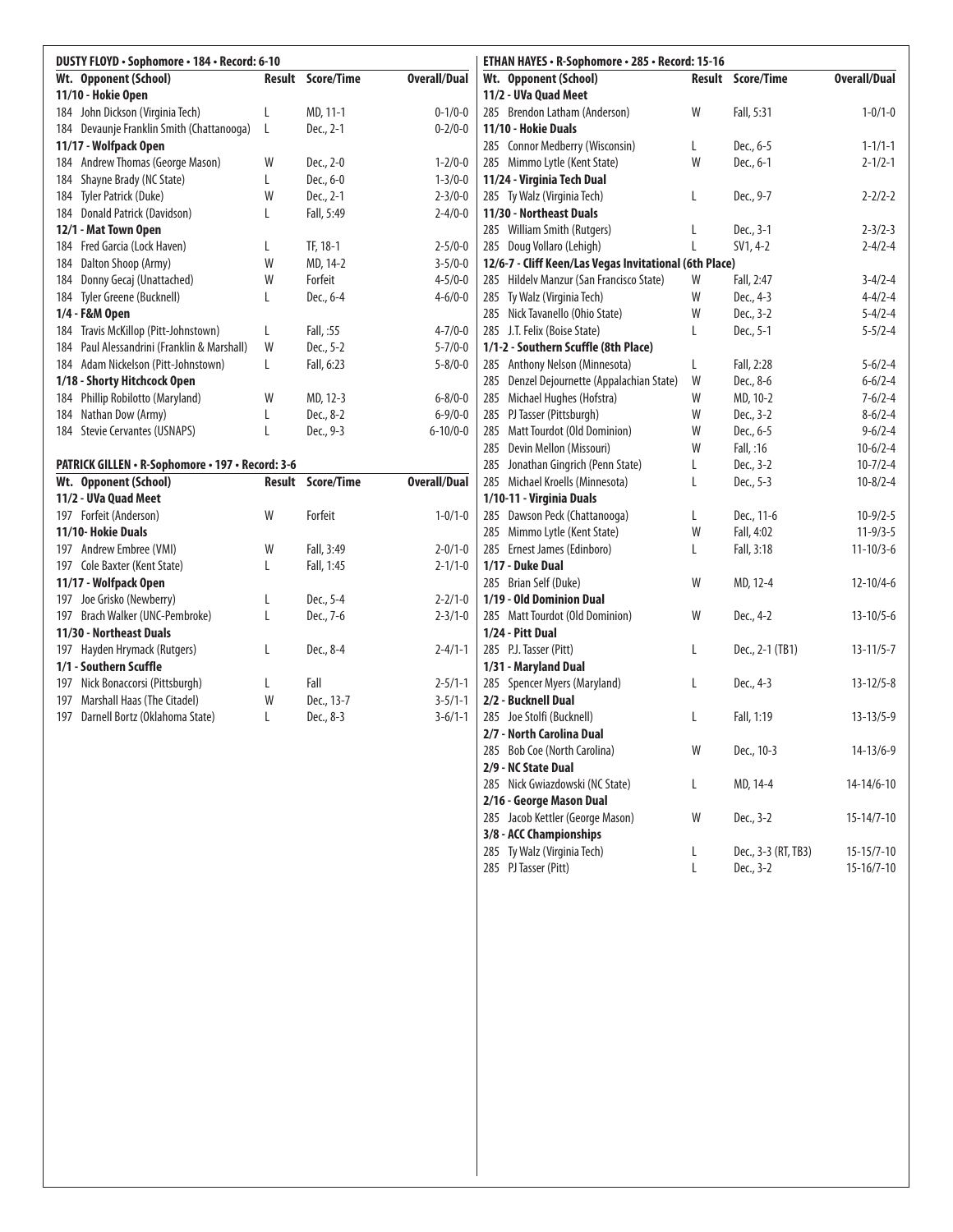| NICK HERRMANN · Sophomore · 125 · Record: 18-12    |        |                   |                     |     | 1/18 - Shorty Hitchcock Open                                        |        |                          |                                |
|----------------------------------------------------|--------|-------------------|---------------------|-----|---------------------------------------------------------------------|--------|--------------------------|--------------------------------|
| Wt. Opponent (School)                              |        | Result Score/Time | Overall/Dual        |     | 157 Jake Kazimir (Columbia)                                         | L      | Fall, 6:21               | $7 - 4/0 - 0$                  |
| 11/2 - UVa Quad Meet                               |        |                   |                     | 157 | Taylor Grenawalt (Brown)                                            | W      | Dec., 9-2                | $8-4/0-0$                      |
| 125 Cory Strainbook (West Virginia)                | W      | Dec., 9-4         | $1 - 0/1 - 0$       |     | 157 Mason Mele (Virginia Tech)                                      | L      | Dec., 4-3                | $8 - 5/0 - 0$                  |
| 125 Cortez Starkes (Gardner-Webb)                  | W      | Dec., 6-2         | $2 - 0/2 - 0$       |     |                                                                     |        |                          |                                |
| 11/10 - Hokie Duals                                |        |                   |                     |     | <b>CAMERON KING · Freshman · 197 · Record: 1-2</b>                  |        |                          |                                |
| 125 Ryan Taylor (Wisconsin)                        | L      | Dec., 9-7         | $2 - 1/2 - 1$       |     | Wt. Opponent (School)                                               |        | Result Score/Time        | <b>Overall/Dual</b>            |
| 125 Alfredo Gray (Kent State)                      | W      | Dec., 8-6         | $3 - 1/3 - 1$       |     | 12/1 - Mat Town Open                                                |        |                          |                                |
| 11/24 - Virginia Tech Dual                         |        |                   |                     |     | 285 Noah Santiago (Bloomsburg)                                      | W      | Dec., 9-4                | $1 - 0/0 - 0$                  |
| 125 Joey Dance (Wisconsin)                         | L      | Dec., 5-3         | $3 - 2/3 - 2$       | 285 | Tyler Lyster (Bucknell)                                             | L      | Fall, :58                | $1 - 1/0 - 0$                  |
| 11/30 - Northeast Duals                            |        |                   |                     |     | 285 Shawn Heist (Bloomsburg)                                        | L      | Fall, 2:06               | $1 - 2/0 - 0$                  |
| 125 Jonathan Mele (Clarion)                        | W      | Dec., 12-6        | $4 - 2/4 - 2$       |     |                                                                     |        |                          |                                |
| 125 Scott Delvecchio (Rutgers)                     | W      | Dec., 7-5         | $5 - 2/5 - 2$       |     | ADDISON KNEPSHIELD . Freshman . 184 . Record: 5-3                   |        |                          |                                |
| 125 Darian Cruz (Lehigh)                           | L      | Dec., 4-2         | $5 - 3/5 - 3$       |     | Wt. Opponent (School)                                               |        | <b>Result Score/Time</b> | <b>Overall/Dual</b>            |
| 12/6 - Cliff Keen/Las Vegas Invitational           |        |                   |                     |     | 11/10 - Hokie Open (5th Place)                                      |        |                          |                                |
| 125 Matt Correa (CSU Bakersfield)                  | W      | Fall, 4:59        | $6 - 3/5 - 3$       |     | 184 Dylan Ryan (Duke)                                               | W      | Dec., 4-2                | $1 - 0/0 - 0$                  |
| 125 Jarrod Patterson (Oklahoma)                    | L      | Dec., 6-0         | $6 - 4/5 - 3$       |     | 184 Cory Campbell (Kent State)                                      | L      | Dec., 5-1                | $1 - 1/0 - 0$                  |
| 125 Ares Carpio (Arizona State)                    | W      | Dec., 8-4         | $7 - 4/5 - 3$       |     | 184 Trevor White (Kent State)                                       | W      | Dec., 9-7                | $2 - 1/0 - 0$                  |
| 1/1 - Southern Scuffle                             |        |                   |                     |     | 184 Dylan Iczkowski (Wisconsin)                                     | W      | Dec., 3-2                | $3 - 1/0 - 0$                  |
| 125 Paul Petrov (Bucknell)                         | L      | Dec., 4-3         | $7 - 5/5 - 3$       |     | 184 Gray Jones (Gardner-Webb)                                       | W      | Dec., 7-4                | $4 - 1/0 - 0$                  |
| 1/10-11 - Virginia Duals                           |        |                   |                     |     | 1/25 - Appalachian State Open                                       |        |                          |                                |
| 125 Lewis Campbell (Chattanooga)                   | W      | MD, 13-3          | $8 - 5/6 - 3$       |     | 184 Henry Mauk (Virginia Tech)                                      | W      | Fall, 4:13               | $5 - 1/0 - 0$                  |
| 125 Alfredo Gray (Kent State)                      | W      | Dec., 10-8        | $9 - 5/7 - 3$       |     | 184 Jared Johnson (Chattanooga)                                     | L      | Dec., 5-0                | $5 - 2/0 - 0$                  |
| Kory Mines (Edinboro)<br>125                       | W      | Dec., 3-2         | $10 - 5/8 - 3$      |     | 184 Jordan Davis (Chattanooga)                                      | L      | Dec., 7-4                | $5 - 3/0 - 0$                  |
| 1/17 - Duke Dual                                   |        |                   |                     |     |                                                                     |        |                          |                                |
| 125 Alex Elsea (Duke)                              | W      | TF, 19-4 (7:00)   | $11-5/9-3$          |     | EMILIO MARTINEZ · Freshman · 133 · Record: 5-7                      |        |                          |                                |
| 1/19 - Old Dominion Dual                           |        |                   |                     |     | Wt. Opponent (School)                                               | Result | <b>Score/Time</b>        | <b>Overall/Dual</b>            |
| 125 Brandon Jeske (Old Dominion)                   | W      | Dec., 5-2         | $12 - 5/10 - 3$     |     | 11/2 - UVa Quad Meet                                                |        |                          |                                |
| 1/24 - Pitt Dual                                   |        |                   |                     |     | 133 Keenan Simmons (Anderson)                                       | W      | Fall, 6:18               | $1 - 0/1 - 0$                  |
| 125 Anthony Zanetta (Pitt)                         | L      | Dec., 3-2         | $12 - 6/10 - 4$     |     | 11/10 - Hokie Open                                                  |        |                          |                                |
| 1/31 - Maryland Dual                               |        |                   |                     |     | 133 Forfeit (Kent State)                                            | W      | Forfeit                  | $2 - 0/1 - 0$                  |
| <b>Billy Rappo (Maryland)</b><br>125               | W      | Dec., 5-1         | $13-6/11-4$         |     | 133 Mike Pongracz (Chattanooga)                                     | L      | Dec., 6-4                | $2 - 1/1 - 0$                  |
| 2/2 - Bucknell Dual<br>125 Paul Petrov (Bucknell)  |        |                   | $13 - 7/11 - 5$     |     | 133 Aaron Hansen (The Citadel)<br>1/4 - F&M Open (6th Place)        | L      | Dec., 3-1                | $2 - 2/1 - 0$                  |
| 2/7 - North Carolina Dual                          | L      | Dec., 5-4         |                     |     |                                                                     |        |                          |                                |
| 125 Nathan Kraisser (North Carolina)               | W      |                   | $13 - 8/11 - 6$     |     | 133 Franco Ferraina (Drexel)<br>133 Luke Palamides (Pitt-Johnstown) | W<br>W | Dec., 9-2<br>Dec., 3-1   | $3 - 2/1 - 0$<br>$4 - 2/1 - 0$ |
| 2/9 - NC State Dual                                |        | Dec., 4-2         |                     |     | 133 Artem Timchenko (Lehigh)                                        |        | Dec., 6-3                | $4 - 3/1 - 0$                  |
| 125 Micah Perez (NC State)                         | W      | Dec., 7-2         | $14 - 8/12 - 6$     | 133 | Ryan Flynn (York-Pa.)                                               | L<br>L | Dec., 5-2                | $4 - 4/1 - 0$                  |
| 2/16 - George Mason Dual                           |        |                   |                     |     | 133 Esteban Gomex-Rivera (American)                                 | L      | Dec., 7-2                | $4 - 5/1 - 0$                  |
| 125 Bill Prochniewski (George Mason)               | W      | MD, 13-4          | $15 - 8/13 - 6$     |     | 1/25 - Appalachian State Open (2nd Place)                           |        |                          |                                |
| 3/8 - ACC Championships (4th Place)                |        |                   |                     |     | 133 Diaz Rivera (Limestone)                                         | W      | Fall, 4:48               | $5 - 5/1 - 0$                  |
| 125 Micah Perez (NC State)                         | W      | Dec., 5-1         | $16 - 8/13 - 6$     |     | 133 Kevin Norstrem (Virginia Tech)                                  | L      | Dec., 9-2                | $5 - 6/1 - 0$                  |
| 125 Anthony Zanetta (Pitt)                         | L      | Dec., 6-4         | $16-9/13-6$         |     | 2/16 - George Mason Dual                                            |        |                          |                                |
| 125 Paul O'Neill (Maryland)                        | W      | MD, 12-1          | $17-9/13-6$         |     | 141 Sahid Kargbo (George Mason)                                     | W      | Dec., 9-4                | $5 - 7/1 - 1$                  |
| 125 Joey Dance (Virginia Tech)                     | L      | Dec., 7-4         | 17-10/13-6          |     |                                                                     |        |                          |                                |
| 3/20-21 - NCAA Championships                       |        |                   |                     |     |                                                                     |        |                          |                                |
| 125 Jarrod Patterson (Oklahoma)                    | L      | Dec., 7-5         | $17 - 11/13 - 6$    |     |                                                                     |        |                          |                                |
| Cory Stainbrook (West Virginia)<br>125             | W      | Dec., 8-2         | 18-11/13-6          |     |                                                                     |        |                          |                                |
| 125 Tim Lambert (Nebraska)                         | L      | Dec., 7-3         | $18-12/13-6$        |     |                                                                     |        |                          |                                |
|                                                    |        |                   |                     |     |                                                                     |        |                          |                                |
| <b>DREW HULL • Freshman • 157 • Record: 8-5</b>    |        |                   |                     |     |                                                                     |        |                          |                                |
| Wt. Opponent (School)                              | Result | <b>Score/Time</b> | <b>Overall/Dual</b> |     |                                                                     |        |                          |                                |
| 11/10 - Hokie Open                                 |        |                   |                     |     |                                                                     |        |                          |                                |
| Devin Geoghegan (Old Dominion)<br>157              | W      | Dec., 4-1         | $1 - 0/0 - 0$       |     |                                                                     |        |                          |                                |
| Chad Strube (Virginia Tech)<br>157                 | L      | Dec., 5-2         | $1 - 1/0 - 0$       |     |                                                                     |        |                          |                                |
| Andy Candiello (Kent State)<br>157                 | W      | Dec., 6-5         | $2 - 1/0 - 0$       |     |                                                                     |        |                          |                                |
| Mike Caputo (Hofstra)<br>157                       | W      | Dec., 2-0         | $3-1/0-0$           |     |                                                                     |        |                          |                                |
| Michael Roberson (Virginia)<br>157                 | W      | Dec., 1-0         | $4 - 1/0 - 0$       |     |                                                                     |        |                          |                                |
| Kevin Cooper (Chattanooga)<br>157                  | L      | Fall, 2:53        | $4 - 2/0 - 0$       |     |                                                                     |        |                          |                                |
| 12/1 - Mat Town Open                               |        |                   |                     |     |                                                                     |        |                          |                                |
| Tanner Leid (Penn. College of Technology) W<br>157 |        | MD, 10-0          | $5 - 2/0 - 0$       |     |                                                                     |        |                          |                                |
| William Randt (Lock Haven)<br>157                  | W      | MD, 11-2          | $6 - 2/0 - 0$       |     |                                                                     |        |                          |                                |
| Robert Janis (Maryland)<br>157                     | W      | Dec., 2-1         | $7 - 2/0 - 0$       |     |                                                                     |        |                          |                                |
| 157 Chald Walsh (Rider)                            | L      | Fall, 2:51        | $7 - 3/0 - 0$       |     |                                                                     |        |                          |                                |
|                                                    |        |                   |                     |     |                                                                     |        |                          |                                |
|                                                    |        |                   |                     |     |                                                                     |        |                          |                                |
|                                                    |        |                   |                     |     |                                                                     |        |                          |                                |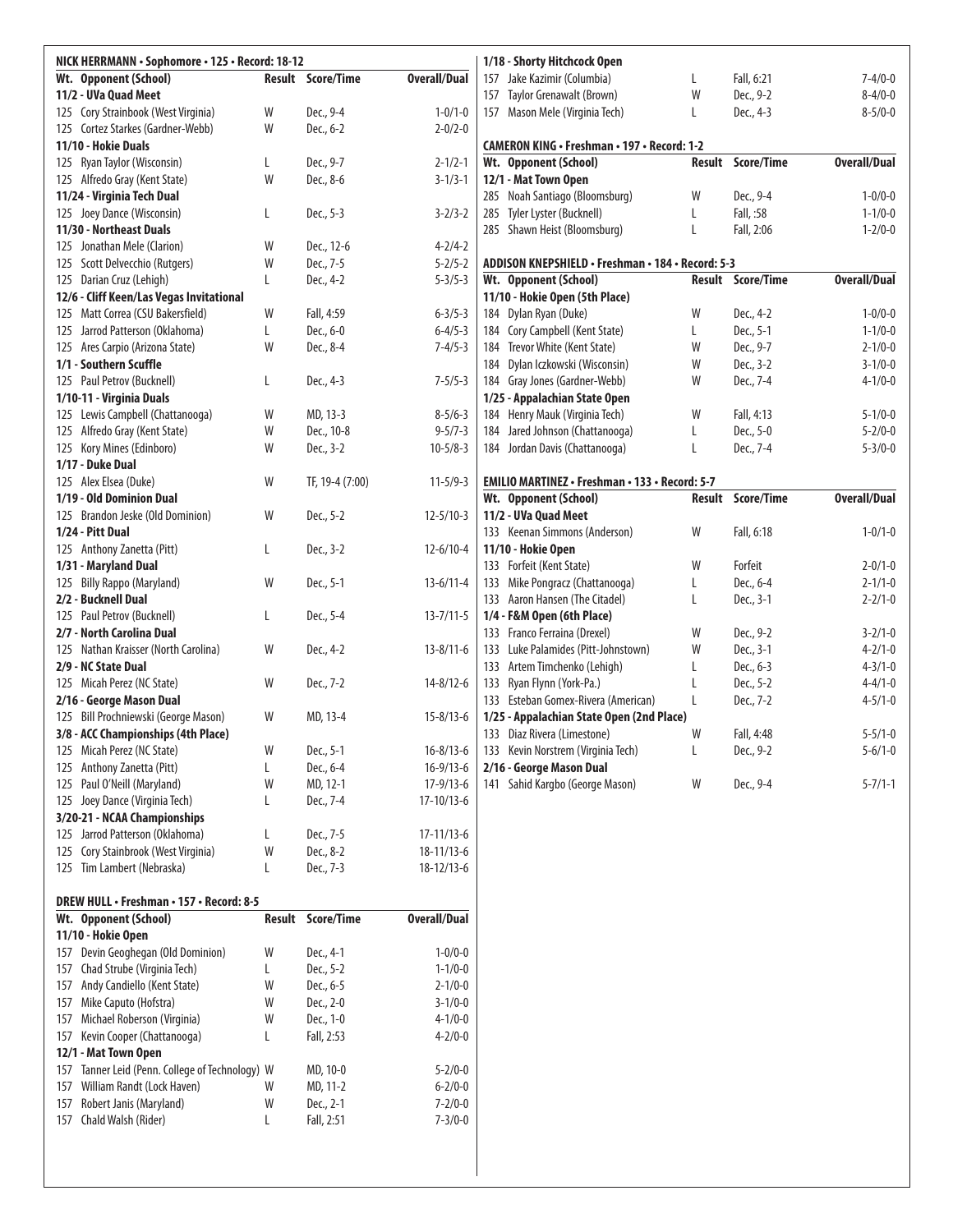| JOSEPH MARTINEZ · R-Sophomore · 133 · Record: 15-14 |   |                          |                     |     | WILL MASON • R-Freshman • 125 • Record: 11-3 |        |            |                     |
|-----------------------------------------------------|---|--------------------------|---------------------|-----|----------------------------------------------|--------|------------|---------------------|
| <b>Wt. Opponent (School)</b>                        |   | <b>Result Score/Time</b> | <b>Overall/Dual</b> |     | Wt. Opponent (School)                        | Result | Score/Time | <b>Overall/Dual</b> |
| 11/2 - UVa Quad Meet                                |   |                          |                     |     | 11/2 - UVa Quad Meet                         |        |            |                     |
| 133 Daniel Suite Jr. (West Virginia)                | W | TF, 18-2 (5:22)          | $1 - 0/1 - 0$       |     | 125 Cory Monteforte (Anderson)               | W      | Fall, 1:36 | $1 - 0/1 - 0$       |
| 133 Robert Golde (Gardner-Webb)                     | W | Dec., 6-0                | $2 - 0/2 - 0$       |     | 11/10 - Hokie Duals                          |        |            |                     |
| 11/10 - Hokie Duals                                 |   |                          |                     |     | 125 Dalton Henderson (VMI)                   | W      | MD, 12-2   | $2 - 0/2 - 0$       |
| 133 Mike Flora (VMI)                                | W | MD, 10-1                 | $3 - 0/3 - 0$       |     | 11/17 - Wolfpack Open                        |        |            |                     |
| 133 Tyler Graff (Wisconsin)                         | L | MD, 21-9                 | $3 - 1/3 - 1$       |     | 125 Brendan Calas (NC State)                 | W      | MD, 9-1    | $3 - 0/2 - 0$       |
| 133 Mac McGuire (Kent State)                        | W | Dec., 5-2                | $4 - 1/4 - 1$       |     | 125 Travis Laxton (Newberry)                 | W      | MD, 10-0   | $4 - 0/2 - 0$       |
| 11/24 - Virginia Tech Dual                          |   |                          |                     |     | 125 Joe DeAngelo (NC State)                  | Г      | Dec., 6-4  | $4 - 1/2 - 0$       |
| 133 Dennis Gustafson (Virginia Tech)                | W | Dec., 12-6               | $5 - 1/5 - 1$       |     | 125 Micah Perez (NC State)                   | L      | MD, 14-5   | $4 - 2/2 - 0$       |
| 11/10 - Northeast Duals                             |   |                          |                     |     | 12/14 - CSU Open (2nd Place)                 |        |            |                     |
| 133 Sam Sherlock (Clarion)                          | L | Dec., 10-5               | $5 - 2/5 - 2$       |     | 125 John Martin (Cleveland State)            | W      | Dec., 7-3  | $5 - 2/2 - 0$       |
| 133 Vincent Dellefave (Rutgers)                     | W | Dec., 6-2                | $6 - 2/6 - 2$       |     | 125 Shayne Wireman (Eastern Michigan)        | W      | Fall, 2:57 | $6 - 2/2 - 0$       |
| 133 Mason Beckman (Lehigh)                          | L | MD, 10-1                 | $6 - 3/6 - 3$       |     | 125 Mitch Rogaliner (Michigan State)         | W      | Dec., 6-4  | $7 - 2/2 - 0$       |
| 12/6 - Cliff Keen/Las Vegas Invitational            |   |                          |                     |     | 125 Sean Boyle (Michigan)                    | W      | Dec., 5-4  | $8 - 2/2 - 0$       |
| 133 Kyle Ayersman (Purdue)                          | W | Dec., 4-3                | $7 - 3/6 - 3$       |     | 125 Ben Willeford (Cleveland State)          | L      | Dec., 4-1  | $8 - 3/2 - 0$       |
| 133 Jamel Hudson (Hofstra)                          | L | Dec., 7-4                | $7-4/6-3$           |     | 1/25 - Appalachian State Open (1st Place)    |        |            |                     |
| 133 Chasen Tolbert (Utah Valley)                    | L | Fall, 4:13               | $7 - 5/6 - 3$       |     | 125 Cody Karns (North Carolina)              | W      | Fall, 5:35 | $9 - 3/2 - 0$       |
| 1/1 - Southern Scuffle                              |   |                          |                     |     | 125 Joe DeAngelo (NC State)                  | W      | Dec., 6-2  | $10 - 3/2 - 0$      |
| 133 Kalin Goodsite (Arizona State)                  | W | Dec., 4-2                | $8 - 5/6 - 3$       |     | 125 Vito Pasone (Appalachian State)          | W      | Dec., 5-4  | $11 - 3/2 - 0$      |
| 133 James Gulibon (Penn State)                      | L | Dec., 5-4                | $8-6/6-3$           |     |                                              |        |            |                     |
| 133 Eric Wilson (Missouri)                          | L | MD, 10-0                 | $8 - 7/6 - 3$       |     | TJ MILLER · Freshman · 149 · Record: 15-4    |        |            |                     |
| 1/10-11 - Virginia Duals                            |   |                          |                     |     | Wt. Opponent (School)                        | Result | Score/Time | <b>Overall/Dual</b> |
| 133 Nick Soto (Chattanooga)                         | L | MD, 10-2                 | $8 - 8/6 - 4$       |     | 11/10 - Hokie Open                           |        |            |                     |
| 133 Mac McGuire (Kent State)                        | L | Dec., 5-2                | $8 - 9/6 - 5$       |     | 149 Houston Clements (North Carolina)        | W      | MD, 15-6   | $1 - 0/0 - 0$       |
| 133 A.J. Schopp (Edinboro)                          | L | Fall, 3:45               | $8 - 10/6 - 6$      |     | 149 Aaron Walker (The Citadel)               | L      | Fall, 6:25 | $1 - 1/0 - 0$       |
| 1/17 - Duke Dual                                    |   |                          |                     |     | 149 Thaddeus Keklak (Kent State)             | W      | Dec., 7-4  | $2 - 1/0 - 0$       |
| 133 Evan Botwin (Duke)                              | W | Dec., 6-4                | $9 - 10/7 - 6$      |     | 149 BJ Clagon (Rider)                        | W      | Inj. Def.  | $3 - 1/0 - 0$       |
| 1/19 - Old Dominion Dual                            |   |                          |                     |     | 149 Austin Eads (Old Dominion)               | L      | Fall, 2:58 | $3 - 2/0 - 0$       |
| 133 Scott Festejo (Old Dominion)                    | L | Dec., 11-6               | $9 - 11/7 - 7$      |     | 11/17 - Wolfpack Open                        |        |            |                     |
| 1/24 - Pitt Dual                                    |   |                          |                     |     | 149 David Wesley (Virginia Tech)             | W      | Dec., 9-4  | $4 - 2/0 - 0$       |
| 133 Shelton Mack (Pitt)                             | W | Dec., 1-0                | $10-11/8-7$         | 149 | Nick Heilman (North Carolina)                | W      | Dec., 8-5  | $5 - 2/0 - 0$       |
| 1/31 - Maryland Dual                                |   |                          |                     | 149 | Brian Hamann (NC State)                      | W      | $SV1, 3-1$ | $6 - 2/0 - 0$       |
| 133 Tyler Goodwin (Maryland)                        | L | Dec., 12-6               | $10-12/8-8$         |     | 149 Kevin Johnson (Old Dominion)             | W      | MD, 12-4   | $7 - 2/0 - 0$       |
| 2/2 - Bucknell Dual                                 |   |                          |                     |     | 149 Christian Barber (North Carolina)        | L      | Dec., 4-3  | $7 - 3/0 - 0$       |
| 133 Grim Gonzalez (Bucknell)                        | W | Dec., 5-0                | $11 - 12/9 - 8$     |     | 149 Alexander Richardson (Old Dominion)      | W      | Dec., 4-1  | $8 - 3/0 - 0$       |
| 2/7 - North Carolina Dual                           |   |                          |                     |     | 12/1 - Mat Town Open (2nd Place)             |        |            |                     |
| 133 Troy Heilmann (North Carolina)                  | W | Dec., 3-1                | $12 - 12/10 - 8$    |     | 149 Richard Brydon (Lock Haven)              | W      | Dec., 4-2  | $9 - 3/0 - 0$       |
| 2/9 - NC State Dual                                 |   |                          |                     | 149 | Quinton Murphy (Clarion)                     | W      | Dec., 12-7 | $10 - 3/0 - 0$      |
| 133 Chris Wilkes (NC State)                         | W | Dec., 6-3                | $13 - 12/11 - 8$    |     | 149 Macaulay Maldarelli (Lock Haven)         | W      | Dec., 3-2  | $11 - 3/0 - 0$      |
| 2/16 - George Mason Dual                            |   |                          |                     |     | 149 Blake Roulo (George Mason)               | L      | Dec., 9-6  | $11-4/0-0$          |
| 133 Vince Rodriguez (George Mason)                  | W | Dec., 6-4                | 14-12/12-8          |     | 1/25 - Appalachian State Open (1st Place)    |        |            |                     |
| 3/8 - ACC Championships                             |   |                          |                     |     | 149 Randy Shine (NC State)                   | W      | Dec., 11-6 | $12 - 4/0 - 0$      |
| 133 Brenden Calas (NC State)                        | W | MD, 11-0                 | $15 - 12/12 - 8$    | 149 | Joseph Moon (North Carolina)                 | W      | Dec., 13-6 | $13 - 4/0 - 0$      |
| 133 Dennis Gustafson (Virginia Tech)                | L | MD, 9-1                  | $15 - 13/12 - 8$    |     | 149 Ryan Hunsberger (George Mason)           | W      | Dec., 10-4 | $14 - 4/0 - 0$      |
| 133 Troy Heilman (North Carolina)                   | Г | Dec., 7-2                | $15 - 14/12 - 8$    |     | 149 Aaron Scott (Appalachian State)          | W      | Dec., 7-1  | $15 - 4/0 - 0$      |
|                                                     |   |                          |                     |     |                                              |        |            |                     |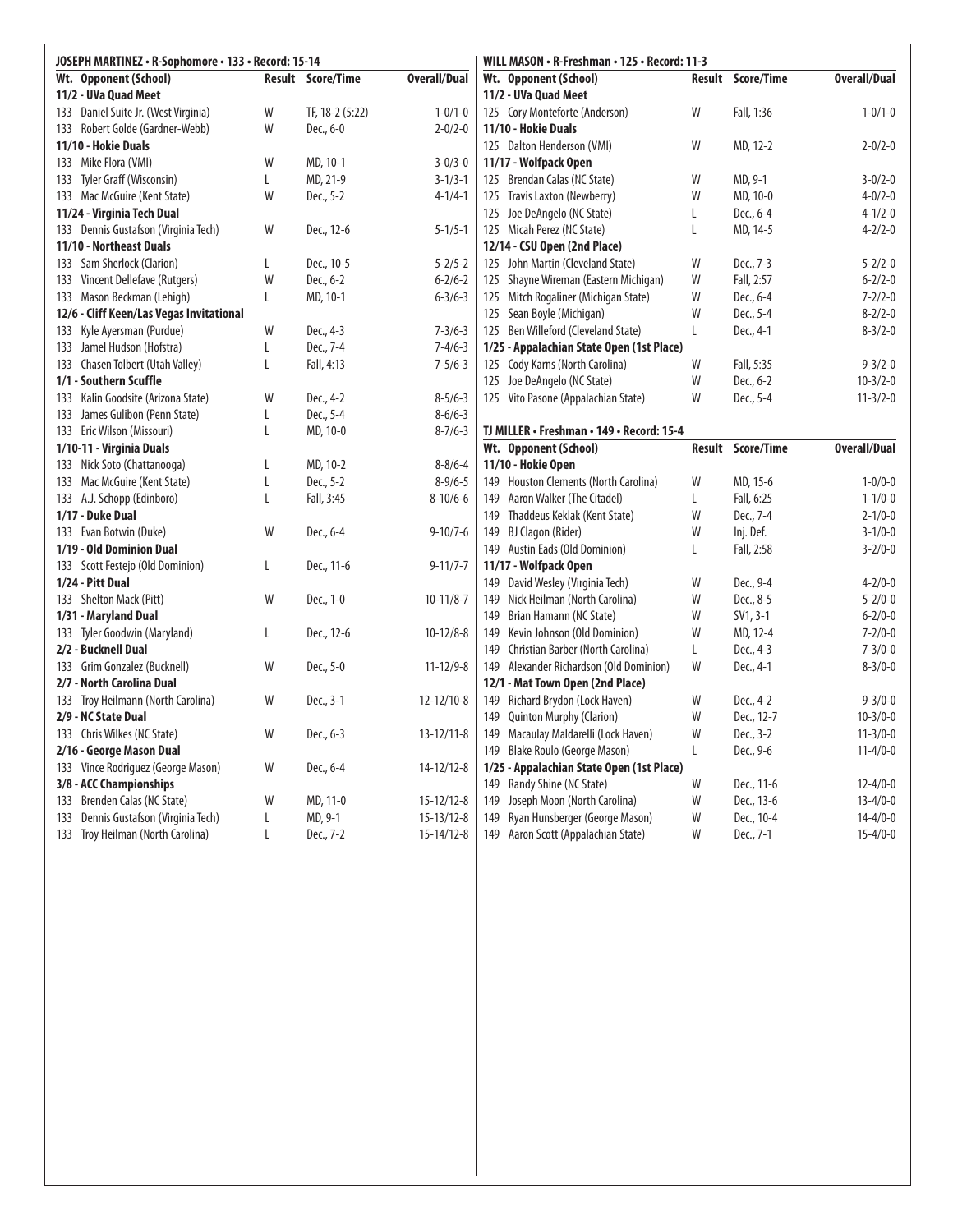| ZACH NYE · R-Sophomore · 197 · Record: 21-11                             |        |                                       |                     | MJ ROBERSON · Sophomore · 165 · Record: 5-12        |        |                          |                     |
|--------------------------------------------------------------------------|--------|---------------------------------------|---------------------|-----------------------------------------------------|--------|--------------------------|---------------------|
| Wt. Opponent (School)                                                    | Result | Score/Time                            | <b>Overall/Dual</b> | Wt. Opponent (School)                               | Result | <b>Score/Time</b>        | <b>Overall/Dual</b> |
| 11/2 - UVa Quad Meet                                                     |        |                                       |                     | 11/10 - Hokie Open                                  |        |                          |                     |
| 197 Leonardo Trindade (West Virginia)                                    | W      | MD, 10-1                              | $1 - 0/1 - 0$       | 157 Nick Brascetta (Virginia Tech)                  | L      | Fall, 1:53               | $0 - 1/0 - 0$       |
| Boyce Cornwell (Gardner-Webb)<br>197                                     | W      | TF, 18-2 (4:50)                       | $2 - 0/2 - 0$       | 157 Drew Hull (Virginia)                            | L      | Dec., 1-0                | $0 - 2/0 - 0$       |
| 11/10 - Hokie Duals                                                      |        |                                       |                     | 11/17 - Wolfpack Open                               |        |                          |                     |
| 197 Timmy McCall (Wisconsin)                                             | L      | Dec., 6-4                             | $2 - 1/2 - 1$       | 157 Dennis Flores (Newberry)                        | W      | Dec., 6-0                | $1 - 2/0 - 0$       |
| 11/24 - Virginia Tech Dual                                               |        |                                       |                     | 157 Rodney Shepard (NC State)                       | L      | $SV1, 3-1$               | $1 - 3/0 - 0$       |
| 197 Chris Penny (Virginia Tech)                                          | L      | Dec., 5-3                             | $2 - 2/2 - 2$       | 157 Gregory Flournoy (George Mason)                 | L      | Dec., 8-1                | $1 - 4/0 - 0$       |
| 11/30 - Northeast Duals                                                  |        |                                       |                     | 12/14 - CSU Open                                    |        |                          |                     |
| <b>Brandon Contreras (Clarion)</b><br>197                                | W      | Dec., 3-1                             | $3 - 2/3 - 2$       | 157 Mitch Malott (Eastern Michigan)                 | L      | Dec., 4-2                | $1 - 5/0 - 0$       |
| 197 John Bolich (Lehigh)                                                 | W      | Dec., 4-2                             | $4 - 2/4 - 2$       | 157 Zach Baumgartner (Edinboro)                     | L      | Dec., 4-1                | $1 - 6/0 - 0$       |
| 12/6-7 - Cliff Keen/Las Vegas Invitational<br>Nicolas Johnson (Cal Poly) | W      | Dec., 5-1                             | $5 - 2/4 - 2$       | 1/4 - F&M Open<br>157 Caleb Livingston (Penn State) | W      | Dec., 2-1                | $2 - 6/0 - 0$       |
| 197<br>Daniel Mitchell (American)<br>197                                 | L      | Dec., 7-1                             | $5 - 3/4 - 2$       | 157 Kevin Moylan (Princeton)                        | L      | Dec., 6-2                | $2 - 7/0 - 0$       |
| 197 Ruben Franklin (CSU Bakersfield)                                     | W      | Dec., 5-4                             | $6 - 3/4 - 2$       | 157 Austin Rose (Drexel)                            | L      | Fall, 2:45               | $2 - 8/0 - 0$       |
| 197 Jace Bennett (Cornell)                                               | W      | Dec., 5-1                             | $7 - 3/4 - 2$       | 1/19 - Shorty Hitchcock Open                        |        |                          |                     |
| 197 Chris Penny (Virginia Tech)                                          | L      | Dec., 4-2                             | $7 - 4/4 - 2$       | 157 Chad Walsh (Rider)                              | L      | Dec., 6-0                | $2 - 9/0 - 0$       |
| 1/1-2 - Southern Scuffle                                                 |        |                                       |                     | 157 Nick Spencer (USMAPS)                           | W      | Fall, 1:23               | $3 - 9/0 - 0$       |
| 197 Marshall Haas (The Citadel)                                          | W      | Dec., 4-3                             | $8-4/4-2$           | 157 Champluvier (Penn Coll of Tech)                 | W      | Dec., 3-2                | $4 - 9/0 - 0$       |
| 197 J'Den Cox (Missouri)                                                 | L      | MD, 10-2                              | $8 - 5/4 - 2$       | 157 Cody Law (Penn State)                           | L      | Dec., 6-3                | $4 - 10/0 - 0$      |
| 197 William Cook (North Carolina)                                        | W      | MD, 14-0                              | $9 - 5/4 - 2$       | 1/25 - Appalachian State Open                       |        |                          |                     |
| 197 Jace Bennett (Cornell)                                               | L      | Dec., 3-2                             | $9 - 6/4 - 2$       | 157 Andrew Moore (UNC-Pembroke)                     | W      | Fall, 1:53               | $5 - 10/0 - 0$      |
| 1/10-11 - Virginia Duals                                                 |        |                                       |                     | 157 Chad Pyke (NC State)                            | L      | MD, 14-2                 | $5 - 11/0 - 0$      |
| 197 Scottie Boykin (Chattanooga)                                         | W      | Dec., 7-1                             | $10 - 6/5 - 2$      | 157 William Crozier (VMI)                           | L      | Dec., 7-1                | $5 - 12/0 - 0$      |
| 197 Cole Baxter (Kent State)                                             | W      | Dec., 2-1                             | $11-6/6-2$          |                                                     |        |                          |                     |
| 197 Vince Pickett (Edinboro)                                             | W      | Dec., 6-4                             | $12 - 6/7 - 2$      | DUSTIN ROEMER • R-Freshman • 157 • Record: 2-4      |        |                          |                     |
| 1/17 - Duke Dual                                                         |        |                                       |                     | Wt. Opponent (School)                               |        | <b>Result Score/Time</b> | <b>Overall/Dual</b> |
| 197 Conner Hartmann (Duke)                                               | W      | Dec., 5-4                             | $13-6/8-2$          | 11/2 - UVa Quad Meet                                |        |                          |                     |
| 1/19 - Old Dominion Dual                                                 |        |                                       |                     | 157 Zane Newton (Anderson)                          | L      | SV1, 7-5                 | $0 - 1/0 - 1$       |
| 197 Kevin Beazley (Old Dominion)                                         | W      | Dec., 3-2                             | $14-6/9-2$          | 11/10 - Hokie Open                                  |        |                          |                     |
| 1/24 - Pitt Dual                                                         |        |                                       |                     | 157 Terrell Forbes (The Citadel)                    | L      | Inj. Def.                | $0 - 2/0 - 1$       |
| 197 Nick Bonaccorsi (Pitt)                                               | L      | Dec., 3-1                             | $14 - 7/9 - 3$      | 1/4 - F&M Open                                      |        |                          |                     |
| 1/31 - Maryland Dual                                                     |        |                                       |                     | 157 Zac Wawrzyniak (Millersville)                   | W      | Fall, 2:27               | $1 - 2/0 - 1$       |
| 197 Christian Boley (Maryland)                                           | L.     | Dec., 6-1                             | $14 - 8/9 - 4$      | Jordan Marshall (Old Dominion)<br>157               | L      | Dec., 5-4                | $1 - 3/0 - 1$       |
| 2/2 - Bucknell Dual                                                      |        |                                       |                     | 157 Matthew Fisher (Sacred Heart)                   | W      | TF, 19-2                 | $2 - 3/0 - 1$       |
| 197 Tyler Lyster (Bucknell)                                              | W      | Dec., 6-1                             | $15 - 8/10 - 4$     | 157 John Belanger (Army)                            | L      | Dec., 9-6                | $2 - 4/0 - 1$       |
| 2/7 - North Carolina Dual                                                |        |                                       |                     |                                                     |        |                          |                     |
| Frank Abbondanza (North Carolina)<br>197                                 | W      | Dec., 3-2 (TB1)                       | $16 - 8/11 - 4$     | WILL RUPP · Freshman · 197 · Record: 0-2            |        |                          |                     |
| 2/9 - NC State Dual                                                      |        |                                       |                     | Wt. Opponent (School)                               |        | Result Score/Time        | <b>Overall/Dual</b> |
| 197 KaRonne Jones (NC State)                                             | W      | Dec., 3-1                             | $17 - 8/12 - 4$     | 11/10 - Hokie Open                                  |        |                          |                     |
| 2/16 - George Mason Dual                                                 |        |                                       |                     | 197 Joshua Lehner (North Carolina)                  | L      | Fall, 4:16               | $0 - 1/0 - 0$       |
| 197 Matt Meadows (George Mason)                                          | W      | Dec., 4-2                             | $18 - 8/13 - 4$     | 197 Blake Blair (North Carolina)                    | L      | MD, 13-4                 | $0 - 2/0 - 0$       |
| 3/8 - ACC Championships (2nd Place)                                      |        |                                       |                     |                                                     |        |                          |                     |
| 197 Conner Hartmann (Duke)<br>197 Christian Boley (Maryland)             | W      | Dec., 3-3 (RT, TB3)<br>Dec., 3-1 (SV) | $19 - 8/13 - 4$     |                                                     |        |                          |                     |
|                                                                          | W      |                                       | $20 - 8/13 - 4$     |                                                     |        |                          |                     |
| 197 Chris Penny (Virginia Tech)<br>3/20-21 - NCAA Championships          | L      | Dec., 10-6                            | $20 - 9/11 - 4$     |                                                     |        |                          |                     |
| Scott Schiller (Minnesota)<br>197                                        | L      | Dec., 10-3                            | 20-10/11-4          |                                                     |        |                          |                     |
| Blake Rosholt (Oklahoma State)<br>197                                    | W      | Dec., 7-3                             | $21-10/11-4$        |                                                     |        |                          |                     |
| 197 Daniel Mitchell (American)                                           | L      | Dec., 7-6                             | 21-11/11-4          |                                                     |        |                          |                     |
|                                                                          |        |                                       |                     |                                                     |        |                          |                     |
| DEREK PAPAGIANOPOULOS • R-Junior • 285 • Record: 1-1                     |        |                                       |                     |                                                     |        |                          |                     |
| <b>Opponent (School)</b><br>Wt.                                          |        | <b>Result Score/Time</b>              | <b>Overall/Dual</b> |                                                     |        |                          |                     |
| 11/2 - UVa Quad Meet                                                     |        |                                       |                     |                                                     |        |                          |                     |
| 285 Justin Kozera (Gardner-Webb)                                         | W      | Dec., 9-5                             | $0 - 1/0 - 1$       |                                                     |        |                          |                     |
| 285 Anthony Vizcarrondo (West Virginia)                                  | L.     | Inj. Def. (3:12)                      | $1 - 1/1 - 1$       |                                                     |        |                          |                     |
|                                                                          |        |                                       |                     |                                                     |        |                          |                     |
|                                                                          |        |                                       |                     |                                                     |        |                          |                     |
|                                                                          |        |                                       |                     |                                                     |        |                          |                     |
|                                                                          |        |                                       |                     |                                                     |        |                          |                     |
|                                                                          |        |                                       |                     |                                                     |        |                          |                     |
|                                                                          |        |                                       |                     |                                                     |        |                          |                     |
|                                                                          |        |                                       |                     |                                                     |        |                          |                     |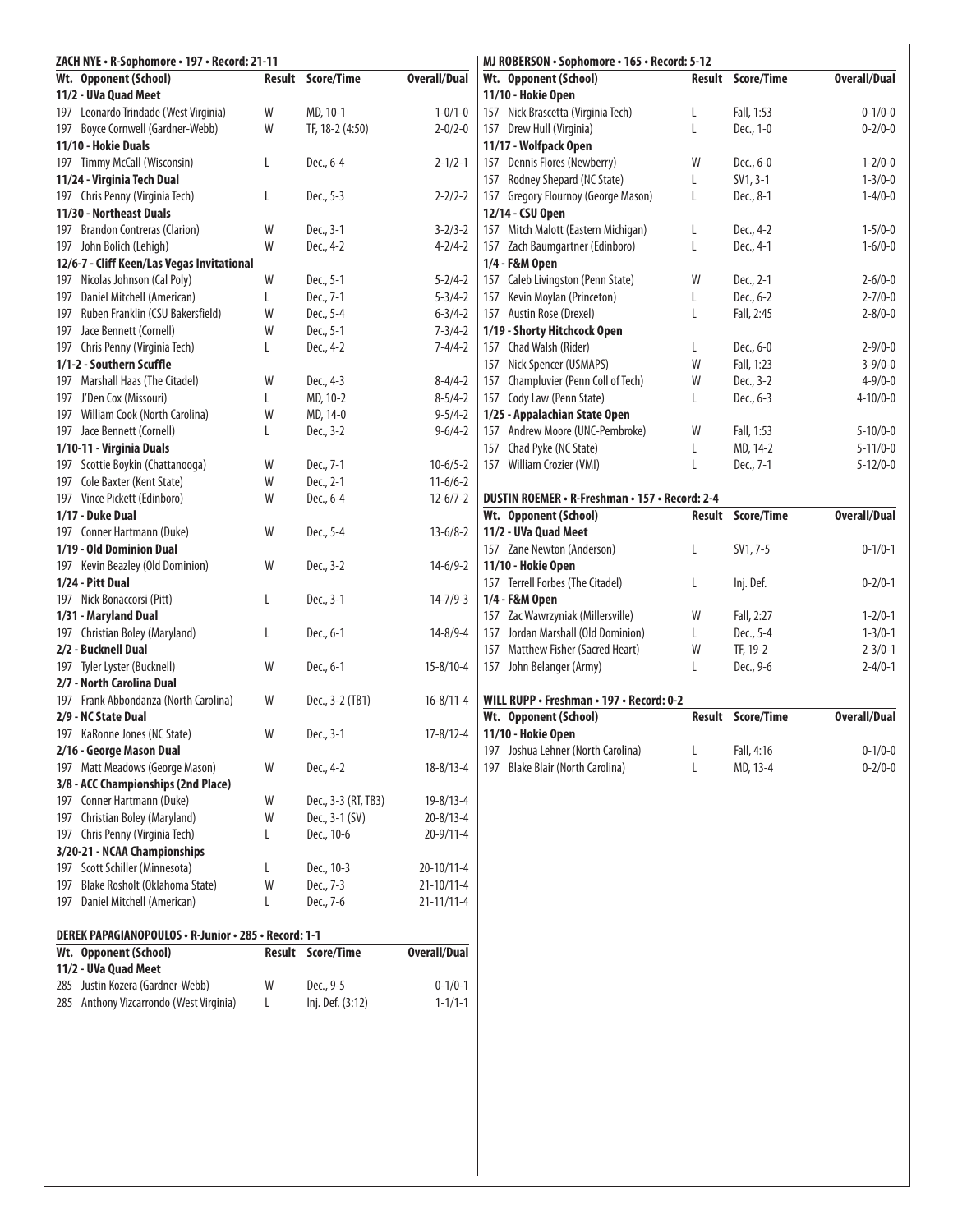| GUS SAKO · R-Junior · 149 · Record: 19-5                              |        |                       |                                | 1/17 - Duke Dual                                                                  |        |                          |                                  |
|-----------------------------------------------------------------------|--------|-----------------------|--------------------------------|-----------------------------------------------------------------------------------|--------|--------------------------|----------------------------------|
| Wt. Opponent (School)                                                 | Result | <b>Score/Time</b>     | <b>Overall/Dual</b>            | 141 Xavier Ramos (Duke)                                                           | W      | Dec., 12-11              | $15 - 7/8 - 4$                   |
| 11/2 - UVa Quad Meet                                                  |        |                       |                                | 1/19 - Old Dominion Dual                                                          |        |                          |                                  |
| Tyler Ziegler (Gardner-Webb)<br>149                                   | W      | Fall, 1:29            | $1 - 0/1 - 0$                  | 141 Chris Mecate (Old Dominion)                                                   | L      | Dec., 3-1                | $15 - 8/8 - 5$                   |
| 149 Tre Miller-Scott (West Virginia)<br>11/10 - Hokie Duals           | W      | Fall, 5:42            | $2 - 0/2 - 0$                  | 1/24 - Pitt Dual<br>141 Edgar Bright (Pitt)                                       | L      | Dec., 5-3                | $15 - 9/8 - 6$                   |
| 149 T.J. Ruschell (Wisconsin)                                         | W      | Dec., 6-4             | $3 - 0/3 - 0$                  | 1/31 - Maryland Dual                                                              |        |                          |                                  |
| 149 Michael Depalma (Kent State)                                      | W      | MD, 10-1              | $4 - 0/4 - 0$                  | 141 Shyheim Brown (Maryland)                                                      | L      | Dec., 5-3                | $15 - 10/8 - 7$                  |
| 11/24 - Virginia Tech Dual                                            |        |                       |                                | 2/2 - Bucknell Dual                                                               |        |                          |                                  |
| 149 Zach Neibert (Virginia Tech)                                      | W      | Dec., 5-2             | $5 - 0/5 - 0$                  | 141 Connor Lapresi (Bucknell)                                                     | W      | Fall, :27                | $16 - 10/9 - 7$                  |
| 11/30 - Northeast Duals                                               |        |                       |                                | 2/7 - North Carolina Dual                                                         |        |                          |                                  |
| 149 Justin Arthurt (Clarion)                                          | W      | Dec., 8-5             | $6 - 0/6 - 0$                  | Evan Henderson (North Carolina)<br>141                                            | W      | Dec., 4-0                | $17-10/10-7$                     |
| Ken Theobold (Rutgers)<br>149                                         | W      | Dec., 5-2             | $7 - 0/7 - 0$                  | 2/9 - NC State Dual                                                               |        |                          |                                  |
| 149 Mitchell Minott (Lehigh)                                          | W      | Dec., 3-2             | $8 - 0/8 - 0$                  | 141 Sam Speno (NC State)                                                          | W      | Dec., 3-1                | $18-10/11-7$                     |
| 1/1-2 - Southern Scuffle (4th Place)<br>149 Austin Sams (Chattanooga) | W      | Fall, 1:34            | $9 - 0/8 - 0$                  | 3/8 - ACC Championships (5th Place)<br>Shyheim Brown (Maryland)<br>141            | L      | Dec., 9-6                | $18 - 11/11 - 7$                 |
| Mike Racciato (Pittsburgh)<br>149                                     | W      | Dec., 4-2             | $10 - 0/8 - 0$                 | 141 Evan Henderson (North Carolina)                                               | L      | Fall, 4:04               | $18 - 12/11 - 7$                 |
| Alex Johnson (Navy)<br>149                                            | W      | Fall, :21             | $11 - 0/8 - 0$                 | 141 Shyheim Brown (Maryland)                                                      | W      | Forfeit                  | 19-12/11-7                       |
| Josh Kindig (Oklahoma State)<br>149                                   | L      | Dec., 3-1             | $11 - 1/8 - 0$                 | 3/20 - NCAA Championships                                                         |        |                          |                                  |
| Cody Ruggirello (Hofstra)<br>149                                      | W      | Dec., 10-3            | $12 - 1/8 - 0$                 | 141 Laike Gardner (Lehigh)                                                        | L      | Dec., 9-8                | $19 - 13/11 - 7$                 |
| Alexander Richardson (Old Dominion)<br>149                            | W      | Fall, 4:40            | $13 - 1/8 - 0$                 | 141 Gabe Moreno (Iowa State)                                                      | L      | Fall, 1:09               | 19-14/11-7                       |
| Chris Villalonga (Cornell)<br>149                                     | W      | Med. Forf.            | $14 - 1/8 - 0$                 |                                                                                   |        |                          |                                  |
| 1/31 - Maryland Dual                                                  |        |                       |                                | NICK SULZER • R-Junior • 165 • Record: 36-3                                       |        |                          |                                  |
| 149 Frank Goodwin (Maryland)                                          | W      | Dec., 8-3             | $15 - 1/9 - 0$                 | Wt. Opponent (School)                                                             |        | <b>Result Score/Time</b> | <b>Overall/Dual</b>              |
| 2/2 - Bucknell Dual                                                   |        |                       |                                | 11/2 - UVa Quad Meet                                                              |        |                          |                                  |
| Victor Lopez (Bucknell)<br>149<br>2/16 - George Mason Dual            | L.     | Dec., 7-6             | $15 - 2/9 - 1$                 | 165 Austin Trott (Gardner-Webb)<br>165 Jason Luster (West Virginia)               | W<br>W | MD, 17-6<br>Fall, 5:53   | $1 - 0/1 - 0$<br>$2 - 0/2 - 0$   |
| 149 Shohei Takagi (George Mason)                                      | W      | Fall, 2:46            | $16 - 2/10 - 1$                | 11/10 - Hokie Duals                                                               |        |                          |                                  |
| 3/8 - ACC Championships (3rd Place)                                   |        |                       |                                | 165 Mark Darr (VMI)                                                               | W      | Fall, 1:55               | $3 - 0/3 - 0$                    |
| Mikey Racciatto (Pitt)<br>149                                         | L      | Dec., 10-8            | $16 - 3/10 - 1$                | 165 Frank Cousins (Wisconsin)                                                     | W      | TF, 21-6                 | $4 - 0/4 - 0$                    |
| Connor Bass (Duke)<br>149                                             | W      | Dec., 3-2             | $17 - 3/10 - 1$                | 165 Mike Vollant (Kent State)                                                     | W      | MD, 18-5                 | $5 - 0/5 - 0$                    |
| Christian Barber (North Carolina)<br>149                              | W      | Fall, 1:58            | $18 - 3/10 - 1$                | 11/24 - Virginia Tech Dual                                                        |        |                          |                                  |
| 3/20-21 - NCAA Championships                                          |        |                       |                                | 165 Chris Moon (Virginia Tech)                                                    | W      | MD, 20-8                 | $6 - 0/6 - 0$                    |
| Robert Jillard (Northern Illinois)<br>149                             | W      | Dec., 7-4             | $19 - 3/10 - 1$                | 11/30 - Northeast Duals                                                           |        |                          |                                  |
| Zach Neibert (Virginia Tech)<br>149                                   | L      | Dec., 3-2             | $19-4/10-1$                    | 165 Michael Pavasko (Clarion)                                                     | W      | MD, 16-6                 | $7 - 0/7 - 0$                    |
| 149 Michael Depalma (Kent State)                                      | L      | Dec., 5-2             | $19 - 5/10 - 1$                | 165 Nicholas Visicaro (Rutgers)                                                   | W      | MD, 12-4                 | $8 - 0/8 - 0$                    |
| JOE SPISAK · R-Junior · 141 · Record: 19-14                           |        |                       |                                | 165 Brian Bill (Lehigh)<br>12/6-7 - Cliff Keen/Las Vegas Invitational (1st Place) | W      | TF, 15-0                 | $9 - 0/9 - 0$                    |
| Wt. Opponent (School)                                                 | Result | <b>Score/Time</b>     | <b>Overall/Dual</b>            | Joe Grandominico (Ohio State)<br>165                                              | W      | Dec., 5-2                | $10 - 0/9 - 0$                   |
| 11/2 - UVa Quad Meet                                                  |        |                       |                                | 165 Austin Wilson (Nebraska)                                                      | W      | MD, 15-3                 | $11-0/9-0$                       |
| 141 Ryan Mosley (Gardner-Webb)                                        | W      | MD, 9-0               | $1 - 0/1 - 0$                  | 165 Daniel Yates (Michigan)                                                       | W      | Dec., 10-3               | $12 - 0/9 - 0$                   |
| Colin Johnston (West Virginia)<br>141                                 | W      | TF, 16-0 (3:58)       | $2 - 0/2 - 0$                  | 165 Michael Moreno (Iowa State)                                                   | W      | Dec., 5-2                | $13 - 0/9 - 0$                   |
| 11/10 - Hokie Duals                                                   |        |                       |                                | 1/1-2 - Southern Scuffle (3rd Place)                                              |        |                          |                                  |
| Joe Jarrells (VMI)<br>141                                             | W      | TF, 16-0              | $3 - 0/3 - 0$                  | 165 Geno Morelli (Pittsburgh)                                                     | W      | TF, 16-0                 | $14 - 0/9 - 0$                   |
| 141 Jess Thielke (Wisconsin)                                          | W      | Dec., 6-2             | $4 - 0/4 - 0$                  | 165 Rustin Barrick (Bucknell)                                                     | W      | MD, 17-6                 | $15 - 0/9 - 0$                   |
| 141 Tyler Small (Kent State)                                          | W      | Dec., 12-10           | $5 - 0/5 - 0$                  | 165 Garett Hammond (Penn State)                                                   | W      | MD, 11-2<br>Dec., 8-4    | $16 - 0/9 - 0$                   |
| 11/24 - Virginia Tech Dual<br>141 Devin Carter (Virginia Tech)        | L      | MD, 16-6              | $5 - 1/5 - 1$                  | 165 Turtogtokh Luvsandorj (The Citadel)<br>Tyler Caldwell (Oklahoma State)<br>165 | W<br>L | Dec., 2-1                | $17 - 0/9 - 0$<br>$17 - 1/9 - 0$ |
| 11/30 - Northeast Duals                                               |        |                       |                                | 165 Dylan Palacio (Cornell)                                                       | W      | Med. Forf.               | $18 - 1/9 - 0$                   |
| 141 Tyler Bedelyon (Clarion)                                          | L      | Dec., 5-1             | $5 - 2/5 - 2$                  | 165 Zach Toal (Missouri)                                                          | W      | MD, 12-2                 | $19-1/9-0$                       |
| 141 Laike Gardner (Lehigh)                                            | L      | Dec., 7-5             | $5 - 3/5 - 3$                  | 1/10-11 - Virginia Duals                                                          |        |                          |                                  |
| 12/6-7 - Cliff Keen/Las Vegas Invitational                            |        |                       |                                | 165 Corey Mock (Chattanooga)                                                      | W      | Dec., 11-6               | $20 - 1/10 - 0$                  |
| Damon Mele (Western Wyoming)<br>141                                   | W      | TF, 17-0              | $6 - 3/5 - 3$                  | 165 Tyler Buckwalter (Kent State)                                                 | W      | MD, 13-4                 | $21 - 1/11 - 0$                  |
| Matthew Kraus (Arizona State)<br>141                                  | W      | TF, 16-1              | $7 - 3/5 - 3$                  | 165 Zach Towers (Edinboro)                                                        | W      | MD, 17-4                 | $22 - 1/12 - 0$                  |
| Devin Carter (Virginia Tech)<br>141                                   | L      | Dec., 14-11           | $7 - 4/5 - 3$                  | 1/17 - Duke Dual                                                                  |        |                          |                                  |
| Joey Lazor (Northern Iowa)<br>141                                     | L      | Dec., 5-3             | $7 - 5/5 - 3$                  | 165 Marcus Cain (Duke)                                                            | W      | MD, 12-2                 | $23 - 1/13 - 0$                  |
| 1/1-2 - Southern Scuffle (Runner-Up)                                  |        |                       |                                | 1/19 - Old Dominion Dual                                                          |        |                          |                                  |
| Jeff Canfora (Penn)<br>141<br>Matt Kraus (Arizona State)<br>141       | W<br>W | Dec., 5-4<br>MD, 12-0 | $8 - 5/5 - 3$<br>$9 - 5/5 - 3$ | 165 Dillon Geoghegan (Old Dominion)<br>1/24 - Pitt Dual                           | W      | TF, 18-3 (7:00)          | 24-1/14-0                        |
| Ugi Khishignyam (The Citadel)<br>141                                  | W      | Dec., 8-5             | $10 - 5/5 - 3$                 | 165 Geno Morelli (Pitt)                                                           | W      | Dec., 14-8               | $25 - 1/15 - 0$                  |
| Tyler Small (Kent State)<br>141                                       | W      | Dec., 5-4             | $11 - 5/5 - 3$                 | 1/31 - Maryland Dual                                                              |        |                          |                                  |
| Chris Dardanes (Minnesota)<br>141                                     | W      | Dec., 5-2             | $12 - 5/5 - 3$                 | 165 Ben Dorsay (Maryland)                                                         | W      | MD, 18-5                 | $26 - 1/16 - 0$                  |
| Zain Retherford (Penn State)<br>141                                   | L      | Dec., 6-4 (SV)        | $12 - 6/5 - 3$                 | 2/2 - Bucknell Dual                                                               |        |                          |                                  |
| 1/10-11 - Virginia Duals                                              |        |                       |                                | 165 Rustin Barrick (Bucknell)                                                     | W      | MD, 20-8                 | $27 - 1/17 - 0$                  |
| Mike Pongracz (Chattanooga)<br>141                                    | W      | Dec., 7-1             | $13-6/6-3$                     | 2/7 - North Carolina Dual                                                         |        |                          |                                  |
| Tyler Small (Kent State)<br>141                                       | W      | Dec., 7-4             | $14-6/7-3$                     | 165 John Staudenmayer (North Carolina)                                            | W      | Dec., 4-3                | $28 - 1/18 - 0$                  |
| 141 Mitchell Port (Edinboro)                                          | L      | Dec., 7-2             | $14 - 7/7 - 4$                 | 2/9 - NC State Dual                                                               |        |                          |                                  |